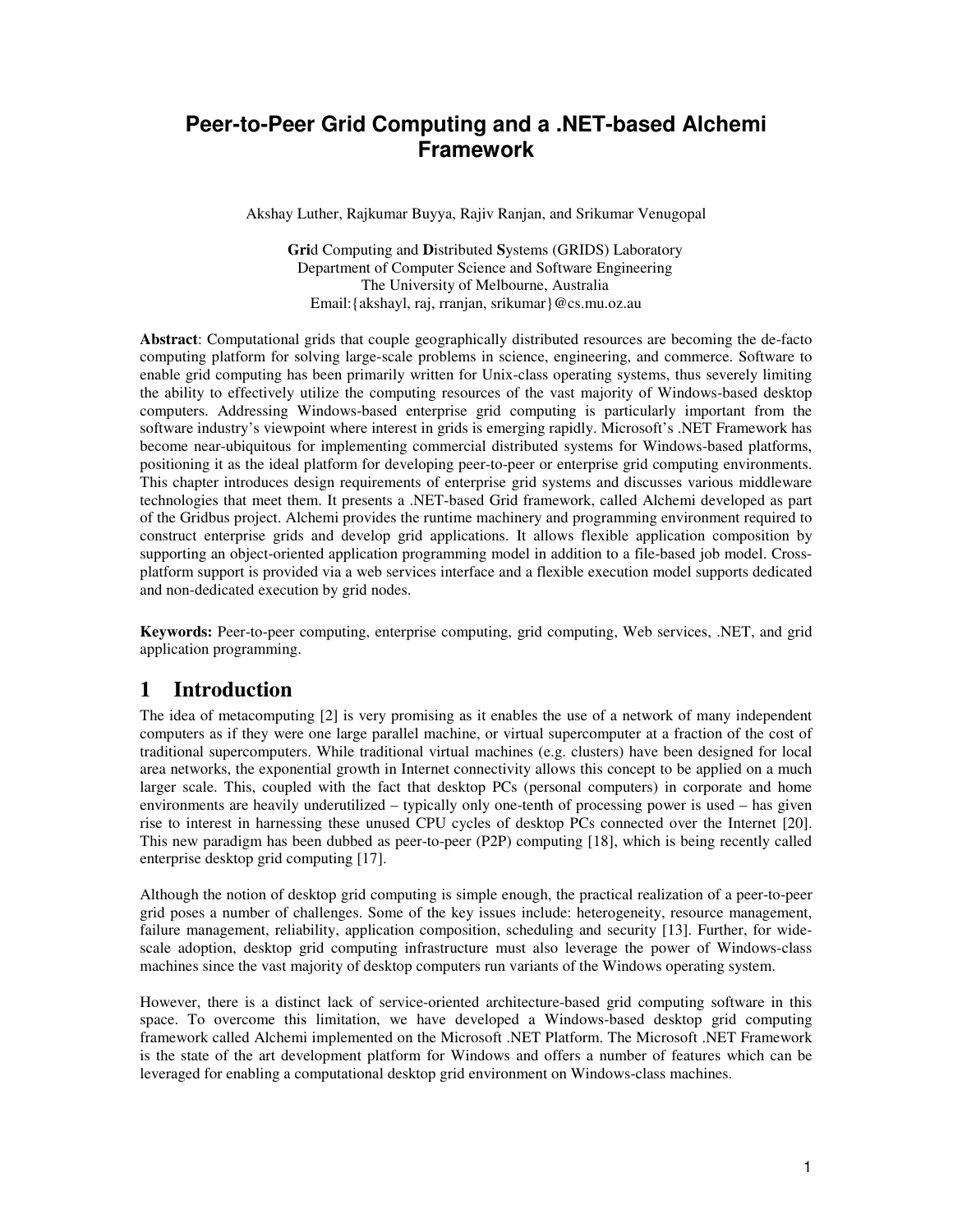Alchemi was conceived with the aim of making grid construction and development of grid software as easy as possible without sacrificing flexibility, scalability, reliability and extensibility. The key features supported by Alchemi are:

- Internet-based clustering [21][22] of Windows-based desktop computers;
- dedicated or non-dedicated (voluntary) execution by individual nodes;
- object-oriented grid application programming model (fine-grained abstraction);
- file-based grid job model (coarse-grained abstraction) for grid-enabling legacy applications and
- web services interface supporting the job model for interoperability with custom grid middleware e.g. for creating a global, cross-platform grid environment via a custom resource broker component.

The rest of the chapter is organized as follows. Section 2 presents background information on P2P and grid computing and Section 3 discusses a basic architecture of enterprise desktop Grid system along with middleware design considerations. Section 4 introduces desktop grids and discusses issues that must be addressed by a desktop grid. Section 4 briefly presents various enterprise grid systems along with their comparison to our Alchemi middleware. Section 5 presents the Alchemi desktop grid computing framework and describes its architecture, application composition models and its features with respect to the requirements of a desktop grid solution. Section 6 deals with the system implementation and presents the lifecycle of an Alchemi-enabled grid application demonstrating its execution model. Section 6 presents the results of an evaluation of Alchemi as a platform for execution of applications written using the Alchemi API. It also evaluates the use of Alchemi nodes as part of a global grid alongside Unix-class grid nodes running Globus software. Finally, we conclude the chapter with work planned for the future.

# 2 Background

In the early 1970s when computers were first linked by networks, the idea of harnessing unused CPU cycles was born [34]. A few early experiments with distributed computing—including a pair of programs called Creeper and Reaper—ran on the Internet's predecessor, the ARPAnet. In 1973, the Xerox Palo Alto Research Center (PARC) installed the first Ethernet network and the first fully-fledged distributed computing effort was underway. Scientists at PARC developed a program called "worm" that routinely cruised about 100 Ethernet-connected computers. They envisioned their worm migrating from machine to another harnesses idle resources for beneficial purposes. The worm would roam throughout the PARC network, replicating itself in each machine's memory. Each worm used idle resources to perform a computation and had the ability to reproduce and transmit clones to other nodes of the network. With the worms, developers distributed graphic images and shared computations for rendering realistic computer graphics.

Since 1990, with the maturation and ubiquity of the Internet and Web technologies along with availability of powerful computers and system area networks as commodity components, distributed computing scaled to a new global level. The availability of powerful PCs and workstations; and high-speed networks (e.g., Gigabit Ethernet) as commodity components has lead to the emergence of clusters [35] serving the needs of high performance computing (HPC) users. The ubiquity of the Internet and Web technologies along with the availability of many low-cost and high-performance commodity clusters within many organizations has prompted the exploration of aggregating distributed resources for solving large scale problems of multi-institutional interest. This has led to the emergence of computational Grids and P2P networks for sharing distributed resources. The grid community is generally focused on aggregation of distributed high-end machines such as clusters whereas P2P community is looking into sharing low-end systems such as PCs connected to the Internet for sharing computing power (e.g., SETI@Home) and contents (e.g., exchange music files via Napster and Gnuetella networks). Given the number of projects and forums [36][37] started all over the world in early 2000, it is clear that the interest in the research, development, and deployment of Grid and P2P computing technologies, tools, and applications is rapidly growing.

# 3 Desktop Grid Middleware Considerations

Figure 1 shows the architecture of a basic desktop grid computing system. Typically, users utilize the API's and tools to interact with a particular grid middleware to develop grid applications. When they submit grid application for processing, units of work are submitted to a central controller component which co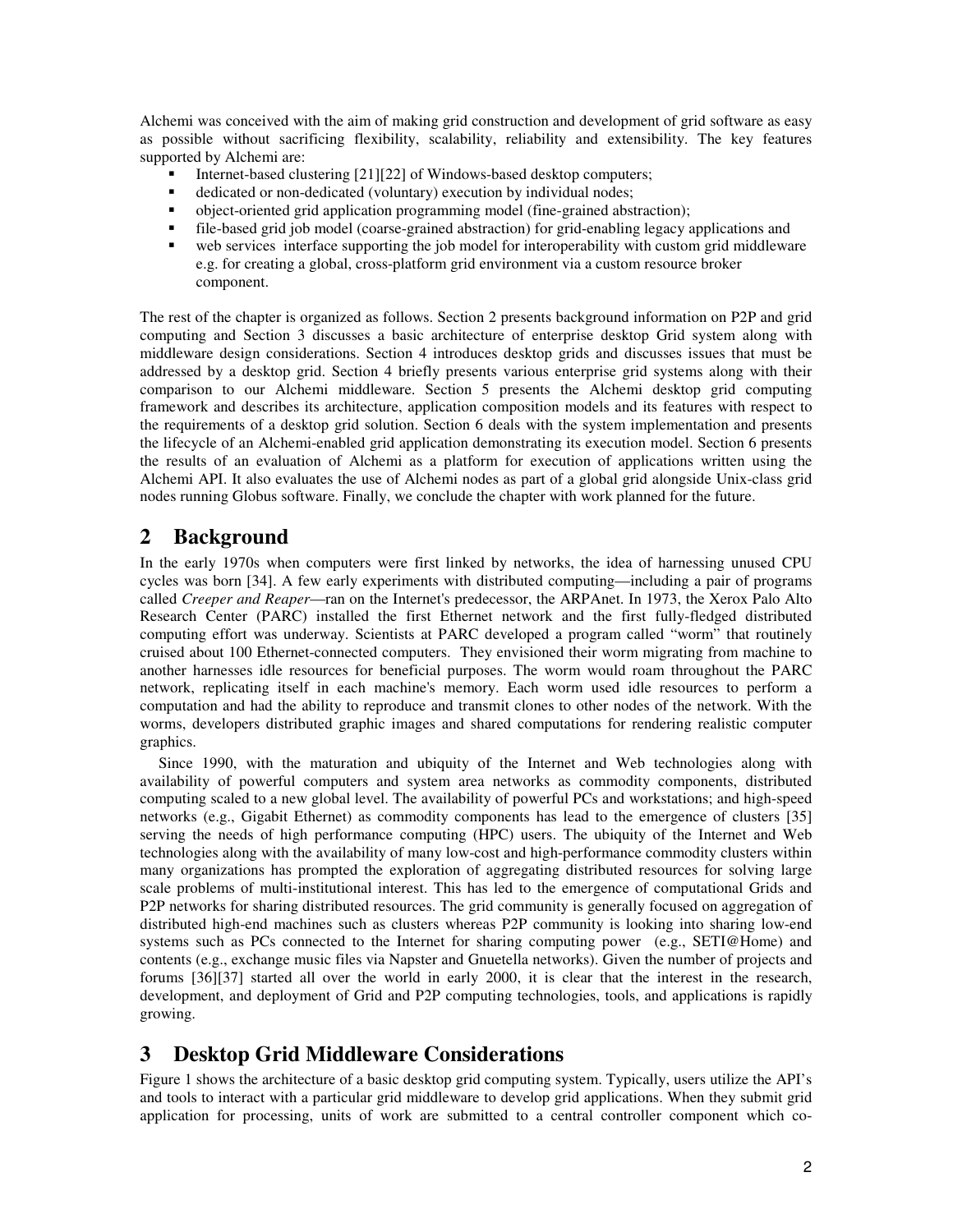ordinates and manages the execution of these work units on the worker nodes under its control. There are a number of considerations that must be addressed for such a system to work effectively.

#### Security Barrier - Resource Connectivity behind Firewalls

Firstly, worker nodes and user nodes must be able to connect to the central controller over the Internet or LAN and the presence of firewalls and/or NAT servers must not affect the deployment of a desktop grid.

#### Unobtrusiveness - No Impact on Running User Applications

The execution of grid applications by worker nodes must not affect running user programs.

#### Programmability - Computationally Intensive Independent Work Units

As desktop grid systems span across high latency of the Internet environment, applications with a high ratio of computation to communication time are suitable for deployment and are thus typically embarrassingly parallel.

#### Reliability – Failure Management

The unreliable nature of Internet connections also means that such systems must be able to tolerate connectivity disruption or faults and recover from them gracefully. In addition, data loss must be minimized in the event of a system crash or failure.

#### Scalability – Handle Large Users and Participants

Desktop grid systems must be designed to support the participation of a large number of anonymous or approved contributors ranging from hundreds to millions. In addition, the system must support a number of simultaneous users and their applications.

#### Security – Protect both Contributors and Consumers

Finally, the Internet is an insecure environment and strict security measures are imperative. Specifically, users and their programs must only be able to perform authorized activities on the grid resources. In addition, users/consumers must be safeguarded against malicious attacks or worker nodes.



computation and return results to central controller.

Figure 1. Architecture of a basic desktop grid.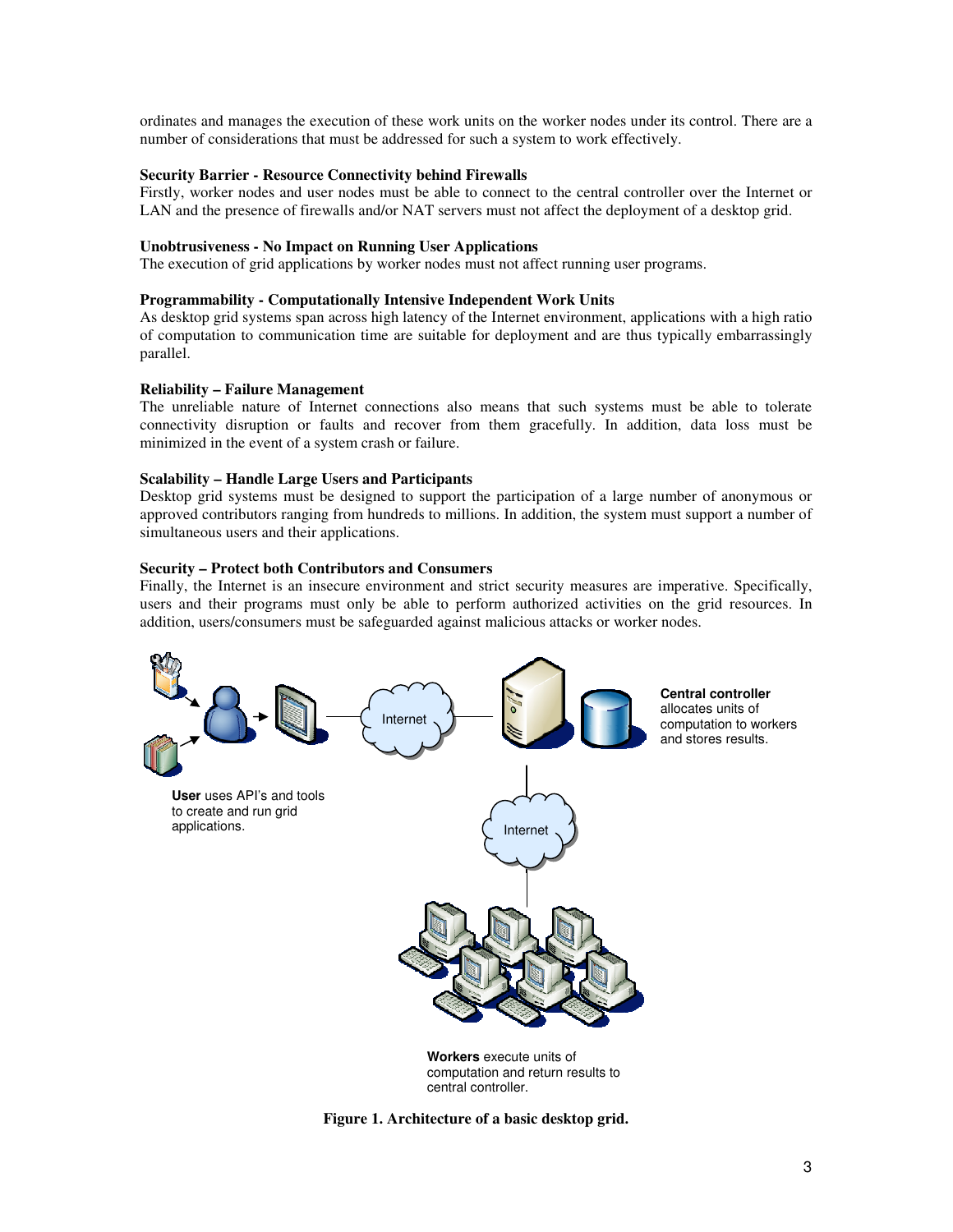# 4 Representative Desktop Grid Systems

In addition to its implementation based on a service-oriented architecture using state-of-the-art technologies, Alchemi has a number of distinguished features when compared to related systems. Table 2 shows a comparison between Alchemi and some related systems such as Condor, SETI@home, Entropia, GridMP, and XtermWeb.

Alchemi is a .NET-based framework that provides the runtime machinery and programming environment required to construct desktop grids and develop grid applications. It allows flexible application composition by supporting an object-oriented application programming model in addition to a file-based job model. Cross-platform support is provided via a web services interface and a flexible execution model supports dedicated and non-dedicated (voluntary) execution by grid nodes.

Condor [19] system is developed by the University of Wisconsin at Madison. It can be used to manage a cluster of dedicated or non-dedicated compute nodes. In addition, unique mechanisms enable Condor to effectively harness wasted CPU power from otherwise idle desktop workstations. Condor provides a job queuing mechanism, scheduling policy, workflow scheduler, priority scheme, resource monitoring, and resource management. Users submit their serial or parallel jobs to Condor, Condor places them into a queue, chooses when and where to run the jobs based upon a policy, carefully monitors their progress, and ultimately informs the user upon completion. It can handle both Windows and UNIX class resources in its resource pool. Recently Condor has been extended (see Condor-G [38]) to support the inclusion of Grid resources within a Condor pool.

| System                                                                                     |                                                |                              |                                                                |                             |                             |                             |
|--------------------------------------------------------------------------------------------|------------------------------------------------|------------------------------|----------------------------------------------------------------|-----------------------------|-----------------------------|-----------------------------|
| Property                                                                                   | <b>Alchemi</b>                                 | Condor                       | <b>SETI@home</b>                                               | <b>Entropia</b>             | <b>XtermWeb</b>             | <b>Grid MP</b>              |
| <b>Architecture</b>                                                                        | Hierarchical                                   | Hierarchical                 | Centralized                                                    | Centralized                 | Centralized                 | Centralized                 |
| <b>Web Services</b><br><b>Interface for</b><br><b>Cross-Platform</b><br><b>Integration</b> | Yes                                            | <b>No</b>                    | <b>No</b>                                                      | <b>No</b>                   | No                          | Yes                         |
| Implementatio<br>n Technologies                                                            | $C#$ , Web<br>Services, &<br>.NET<br>Framework | $\mathsf{C}$                 | $C++$ , Win32                                                  | $C++$ ,<br>Win32            | Java, Linux                 | $C++$<br>Win32              |
| Multi-<br><b>Clustering</b>                                                                | Yes                                            | Yes                          | <b>No</b>                                                      | <b>No</b>                   | No                          | Yes                         |
| <b>Global Grid</b><br><b>Brokering</b><br><b>Mechanism</b>                                 | Yes (via<br>Gridbus<br>Broker)                 | Yes (via<br>Condor-G)        | <b>No</b>                                                      | <b>No</b>                   | No                          | <b>No</b>                   |
| <b>Thread</b><br>Programming<br><b>Model</b>                                               | Yes                                            | <b>No</b>                    | <b>No</b>                                                      | <b>No</b>                   | <b>No</b>                   | No                          |
| Level of<br>integration of<br>application,<br>programming<br>and runtime<br>environment    | Low<br>(general<br>purpose)                    | I ow<br>(general<br>purpose) | High<br>(single purpose,<br>single application<br>environment) | Low<br>(general<br>purpose) | Low<br>(general<br>purpose) | Low<br>(general<br>purpose) |

#### Table 2. Comparison of Alchemi and some related desktop grid systems.

The Search for Extraterrestrial Intelligence (SETI) project [9][14], named SETI@Home, based at the University of California at Berkeley is aimed at doing good science in such a way that it engages and excites the general public. It developed a desktop grid system that harnesses hundreds and thousands of PCs across the Internet to processing a massive amount of astronomy data captured daily by the Arecibo telescope in Puerto Rico. Its worker software runs as a screen saver on contributor computers. It is designed to work on heterogeneous computers running Windows, Mac, and variants of UNIX operating systems. Unlike other desktop systems, the worker module is designed as application specific software as it supports processing of astronomy application data only.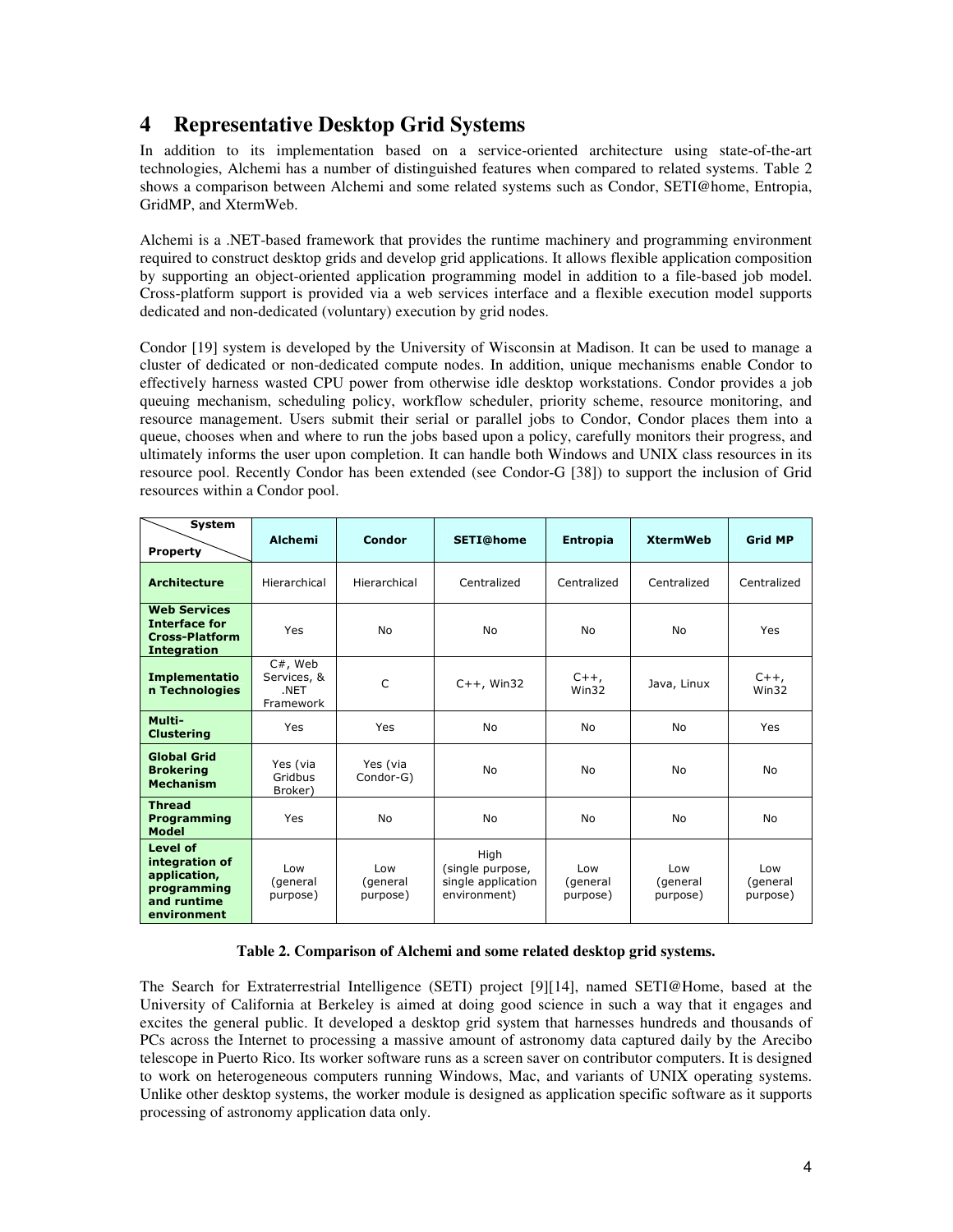Entropia [17] facilitates a Windows desktop grid system by aggregating the raw desktop resources into a single logical resource. Its core architecture is centralized in which a central job manager administers various desktop clients. The node manager provides a centralized interface to manage all of the clients on the Entropia grid, which is accessible from anywhere on the enterprise network.

XtermWeb [16] is a P2P [15][18] system developed at the University of Paris-Sud, France. It implements three distinct entities, the coordinator, the workers and the clients to create a so-called XtermWeb network. Clients are software instances available for any user to submit tasks to the XtermWeb network. They submit tasks to the coordinator, providing binaries and optional parameter files and permit the end user to retrieve results. Finally, the workers are software parts spread among volunteer hosts to compute tasks.

The Grid MP (MP) [23] is developed by United Devices whose expertise is mainly drawn through the recruitment of key developers of SETI@Home and Distributed.Net enterprise grid system. Like other systems, it supports harnessing and aggregation compute resources available on their corporate network. It basically has a centralized architecture, where a Grid MP service acting as a manager accepts jobs from the user, schedules them on the resources having pre-deployed Grid MP agents. The Grid MP agents can be deployed on clusters, workstations or desktop computers. Grid MP agents receive jobs and execute them on resources, advertise their resource capabilities on Grid MP services and return results to the Grid MP services for subsequent collection by the user.



Figure 2. A layered architecture for a desktop grid computing environment.

## 5 Alchemi Desktop Grid Framework

Alchemi's layered architecture for a desktop grid computing environment is shown in Figure 2. Alchemi follows the master-worker parallel computing paradigm [31] in which a central component dispatches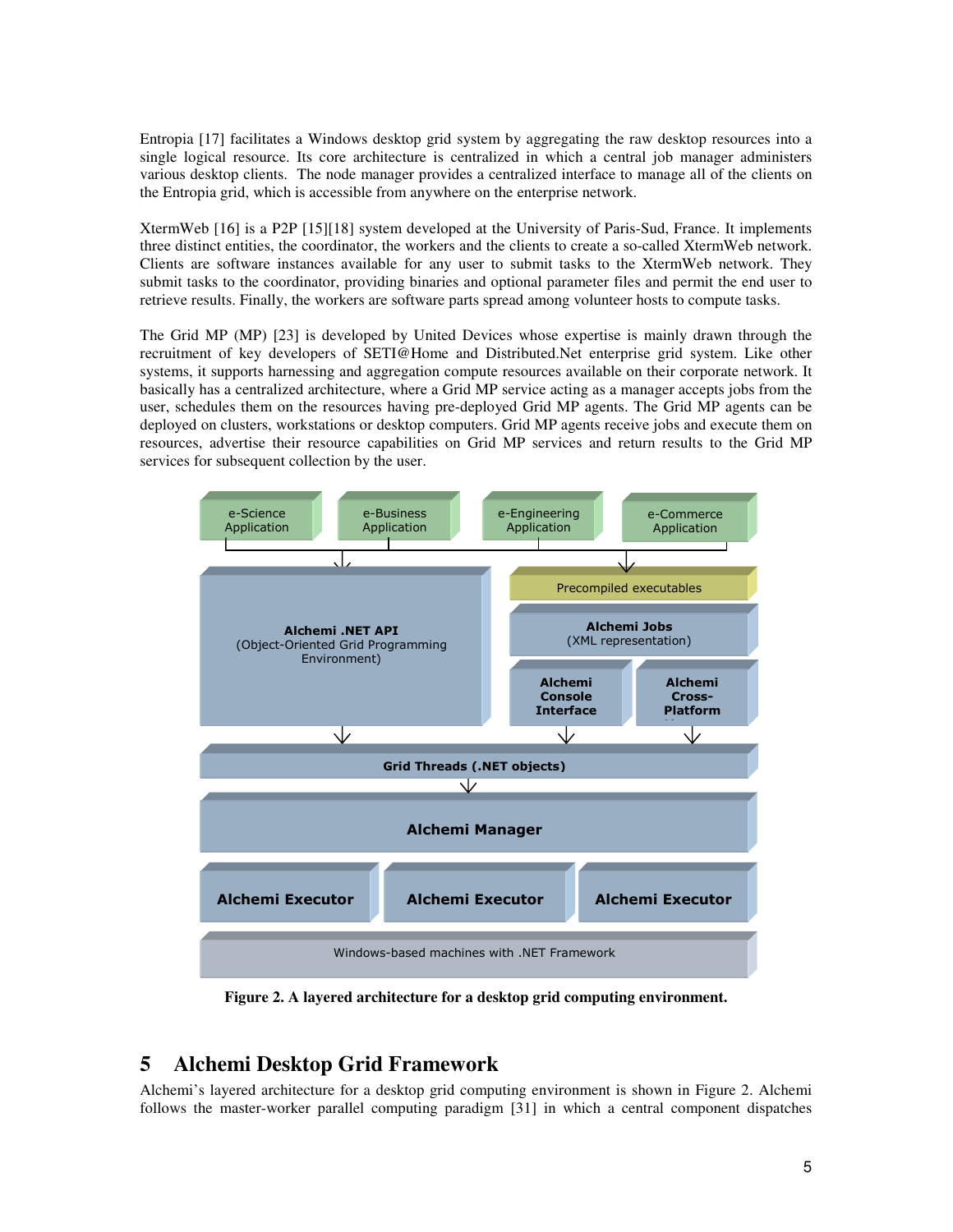independent units of parallel execution to workers and manages them. In Alchemi, this unit of parallel execution is termed 'grid thread' and contains the instructions to be executed on a grid node, while the central component is termed 'Manager'.

A 'grid application' consists of a number of related grid threads. Grid applications and grid threads are exposed to the application developer as .NET classes / objects via the Alchemi .NET API. When an application written using this API is executed, grid thread objects are submitted to the Alchemi Manager for execution by the grid. Alternatively, file-based jobs (with related jobs comprising a task) can be created using an XML representation to grid-enable legacy applications for which precompiled executables exist. Jobs can be submitted via Alchemi Console Interface or Cross-Platform Manager web service interface, which in turn convert them into the grid threads before submitting then to the Manager for execution by the grid.

## 5.1 Application Models

Alchemi supports functional and well as data parallelism. Both are supported by each of the two models for parallel application composition – grid thread model and grid job model.

### 5.1.1 Grid Thread Model

Minimizing the entry barrier to writing applications for a grid environment is one of Alchemi's key goals. This goal is served by an object-oriented programming environment via the Alchemi .NET API which can be used to write grid applications in any .NET-supported language.

The atomic unit of independent parallel execution is a grid thread with many grid threads comprising a grid application (hereafter, 'applications' and 'threads' can be taken to mean grid applications and grid threads respectively, unless stated otherwise). The two central classes in the Alchemi .NET API are GThread and GApplication, representing a grid thread and grid application respectively. There are essentially two parts to an Alchemi grid application. Each is centered on one of these classes:

- "Remote code": code to be executed remotely i.e. on the grid (a grid thread and its dependencies) and
- "Local code": code to be executed locally (code responsible for creating and executing grid threads).

A concrete grid thread is implemented by writing a class that derives from GThread, overriding the void Start() method, and marking the class with the Serializable attribute. Code to be executed remotely is defined in the implementation of the overridden void start() method.

The application itself (local code) creates instances of the custom grid thread, executes them on the grid and consumes each thread's results. It makes use of an instance of the GApplication class which represents a grid application. The modules (.EXE or .DLL files) containing the implementation of this GThread-derived class and any other dependency types that not part of the .NET Framework must be included in the Manifest of the GApplication instance. Instances of the GThread-derived class are asynchronously executed on the grid by adding them to the grid application. Upon completion of each thread, a 'thread finish' event is fired and a method subscribing to this event can consume the thread's results. Other events such as 'application finish' and 'thread failed' can also be subscribed to. Thus, the programmatic abstraction of the grid in this manner described allows the application developer to concentrate on the application itself without worrying about "plumbing" details.

Appendix A shows the entire code listing of a sample application for multiplying pairs of integers.

### 5.1.2 Grid Job Model

Traditional grid implementations have offered a high-level, abstraction of the "virtual machine", where the smallest unit of parallel execution is a process. In this model, a work unit is typically described by specifying a command, input files and output files. In Alchemi, such a work unit is termed 'job' with many jobs constituting a 'task'.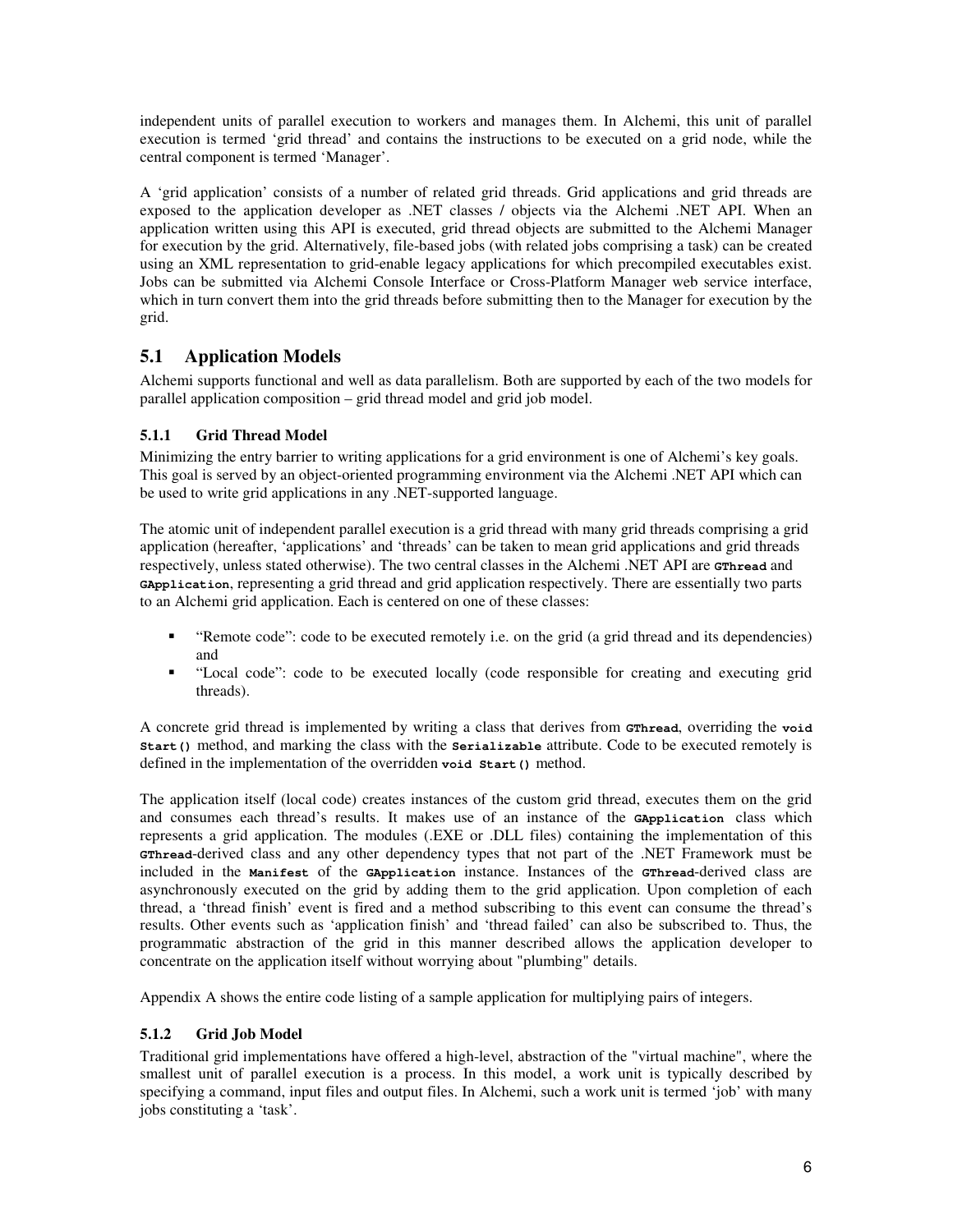Although writing software for the "grid job" model involves dealing with files, an approach that can be complicated and inflexible, Alchemi's architecture supports it for the following reasons:

- grid-enabling existing applications; and
- interoperability with grid middleware that can leverage Alchemi via the Cross Platform Manager web service

Tasks and their constituent jobs are represented as XML files conforming to the Alchemi task and job schemas. Figure 3 shows a sample task representation that contains two jobs to execute the Reverse.exe program against two input files.

```
<task> 
   <manifest> 
     <embedded_file name="Reverse.exe" location="Reverse.exe" /> 
   </manifest> 
   id="0">
    <input> 
       <embedded_file name="input1.txt" location="input1.txt" /> 
     </input> 
     <work run_command="Reverse.exe input1.txt > result1.txt" /> 
     <output> 
       <embedded_file name="result1.txt"/> 
     </output> 
   </job> 
   id="1">
     <input> 
       <embedded_file name="input2.txt" location="input2.txt" /> 
     </input> 
     <work run_command="Reverse input2.txt > result2.txt" /> 
    <output> 
       <embedded_file name="result2.txt"/> 
     </output> 
   </job> 
</task>
```
Figure 3. Sample XML-based task representation.

Before submitting the task to the Manager, references to the 'embedded' files are resolved and the files themselves are embedded into the task XML file as Base64-encoded text data. When finished jobs are retrieved from the Manager, the Base64-encoded contents of the 'embedded' files are decoded and written to disk.

It should be noted that tasks and jobs are represented internally as grid applications and grid threads respectively. Thus, any discussion that applies to 'grid applications' and 'grid threads' applies to 'grid tasks' and 'grid jobs' as well.

### 5.2 Distributed Components

Four types of nodes (or hosts) take part in desktop grid construction and application execution (see Figure 4). An Alchemi desktop grid is constructed by deploying a Manager node and deploying one or more Executor nodes configured to connect to the Manager. One or more Users can execute their applications on the cluster by connecting to the Manager. An optional component, the Cross Platform Manager provides a web service interface to custom grid middleware. The operation of the Manager, Executor, User and Cross Platform Manager nodes is described below.

#### 5.2.1 Manager

The Manager provides services associated with managing execution of grid applications and their constituent threads. Executors register themselves with the Manager, which in turn monitors their status. Threads received from the User are placed in a pool and scheduled to be executed on the various available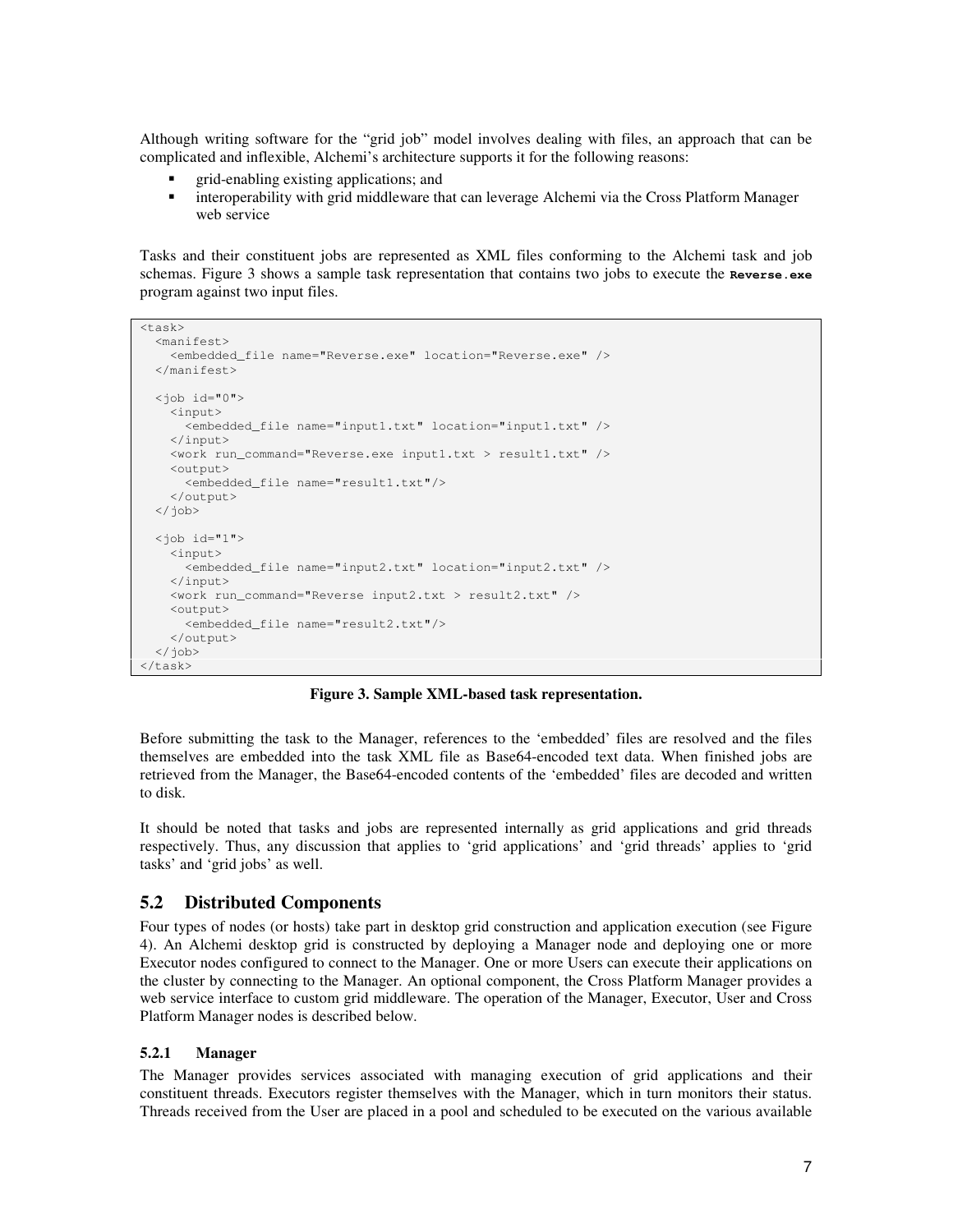Executors. A priority for each thread can be explicitly specified when it is created or submitted. Threads are scheduled on a Priority and First Come First Served (FCFS) basis, in that order. The Executors return completed threads to the Manager which are subsequently collected by the respective users. A scheduling API is provided that allows custom schedulers to be written.

The Manager employs a role-based security model for authentication and authorization of secure activities. A list of permissions representing activities that need to be secured is maintained within the Manager. A list of groups (roles) is also maintained, each containing a set of permissions. For any activity that needs to be authorized, the user or program must supply credentials in a form of a user name and password and the Manager only authorizes the activity if the user belongs to a group that contains the particular permission.



Figure 4. Distributed components and their relationships.

As discussed previously, failure management plays a key role in the effectiveness of a desktop grid. Executors are constantly monitored and threads running on disconnected Executors are rescheduled. Additionally, all data is immediately persisted to disk so that in the event of a crash, the Manager can be restarted into the pre-crash state.

#### 5.2.2 Executor

The Executor accepts threads from the Manager and executes them. An Executor can be configured to be dedicated, meaning the resource is centrally managed by the Manager, or non-dedicated, meaning that the resource is managed on a volunteer basis via a screen saver or explicitly by the user. For non-dedicated execution, there is one-way communication between the Executor and the Manager. In this case, the resource that the Executor resides on is managed on a volunteer basis since it requests threads to execute from the Manager. When two-way communication is possible and dedicated execution is desired the Executor exposes an interface so that the Manager may communicate with it directly. In this case, the Manager explicitly instructs the Executor to execute threads, resulting in centralized management of the resource where the Executor resides. Thus, Alchemi's execution model provides the dual benefit of:

- flexible resource management i.e. centralized management with dedicated execution vs. decentralized management with non-dedicated execution; and
- flexible deployment under network constraints i.e. the component can be deployment as nondedicated where two-way communication is not desired or not possible (e.g. when it is behind a firewall or NAT/proxy server).

Thus, dedicated execution is more suitable where the Manager and Executor are on the same Local Area Network while non-dedicated execution is more appropriate when the Manager and Executor are to be connected over the Internet.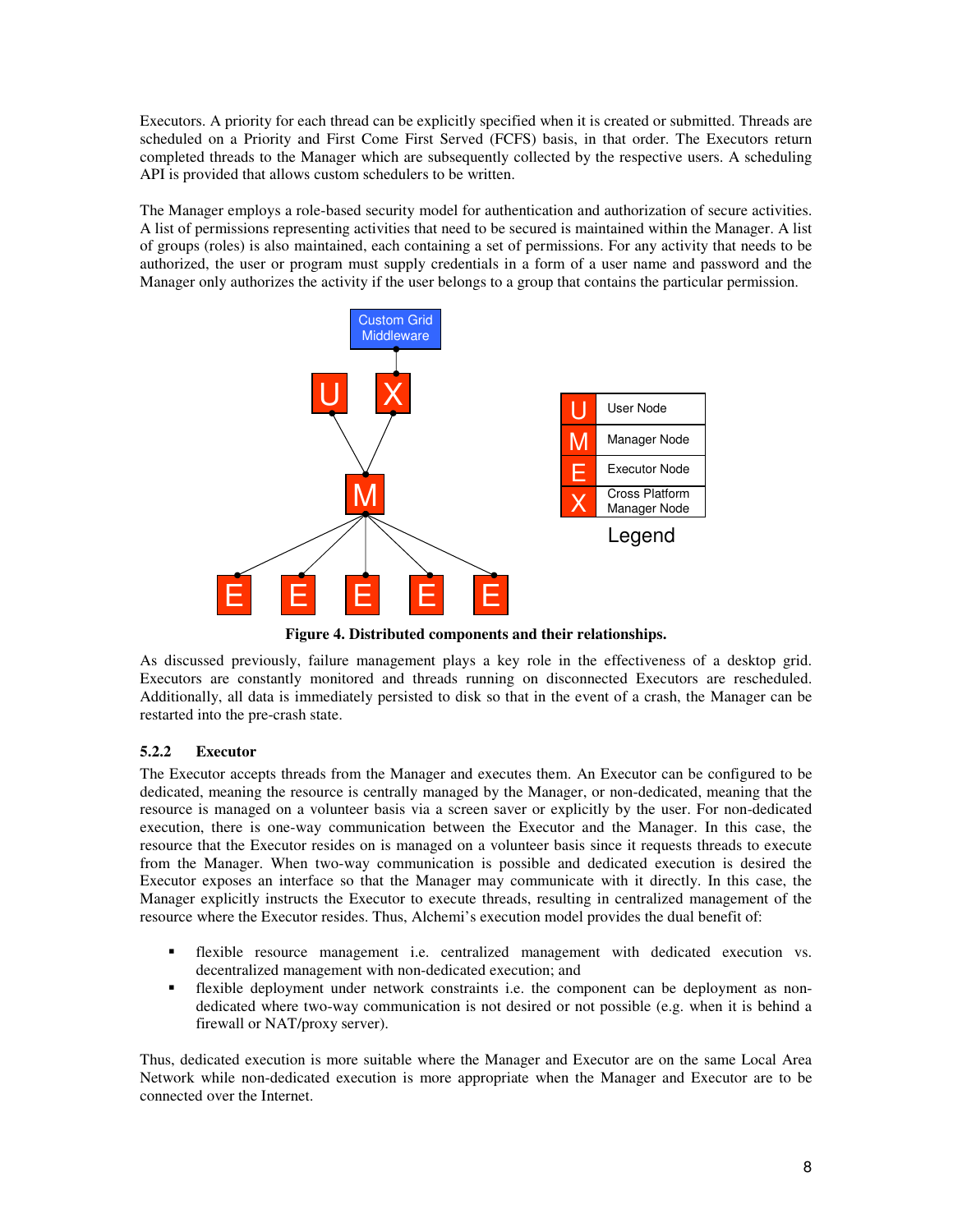Threads are executed in a sandbox environment defined by the user. The CAS (Code Access Security) feature of .NET are used to execute all threads with the *AlchemiGridThread* permission set which can be specified to a fine-grained level by the user as part of the .NET *Local Security Policy*.

All grid threads run in the background with the lowest priority. Thus any user programs are unaffected since they have higher priority access to the CPU over grid threads.

### 5.2.3 User

Grid applications are executed on the User node. The API abstracts the implementation of the grid from the user and is responsible for performing a variety of services on the user's behalf such as submitting an application and its constituent threads for execution, notifying the user of finished threads and providing results and notifying the user of failed threads along with error details.

### 5.2.4 Cross-Platform Manager

The Cross-Platform Manager is a web services interface that exposes a portion of the functionality of the Manager in order to enable Alchemi to manage the execution of grid jobs (as opposed to grid applications utilizing the Alchemi grid thread model). Jobs submitted to the Cross-Platform Manager are translated into a form that is accepted by the Manager (i.e. grid threads), which are then scheduled and executed as normal in the fashion described above. In addition to support for the grid-enabling of legacy applications, the Cross-Platform Manager allows custom grid middleware to interoperate with and leverage Alchemi on any platform that supports web services.

## 5.3 Security

Security plays a key role in an insecure environment such as the Internet. Two aspects of security addressed by Alchemi are: (a) allow users to perform authorized operations whether they are system related or resource related operations and (b) allow authorized or non-authorized users to contribute resources.



Figure 5. Role-based security in Alchemi.

The problem of allowing users to only perform activities they are authorized to do is addressed using the role-based authorization model. All security-sensitive activities on the Manager are protected in this manner. The Manager can be configured to support anonymous or non-anonymous Executors. Figure 5 shows the operation of various Alchemi components to enforce security as indicated below.

0: The Alchemi administrator configures user, group and permission data in addition to allowing anonymous/non-anonymous Executors.

1: A user or program connects to the Manager, supplies security credentials and requests a particular activity.

2, 3, 4: The Manager authenticates the user and authorizes the user for the activity. This process is skipped if anonymous Executors are allowed.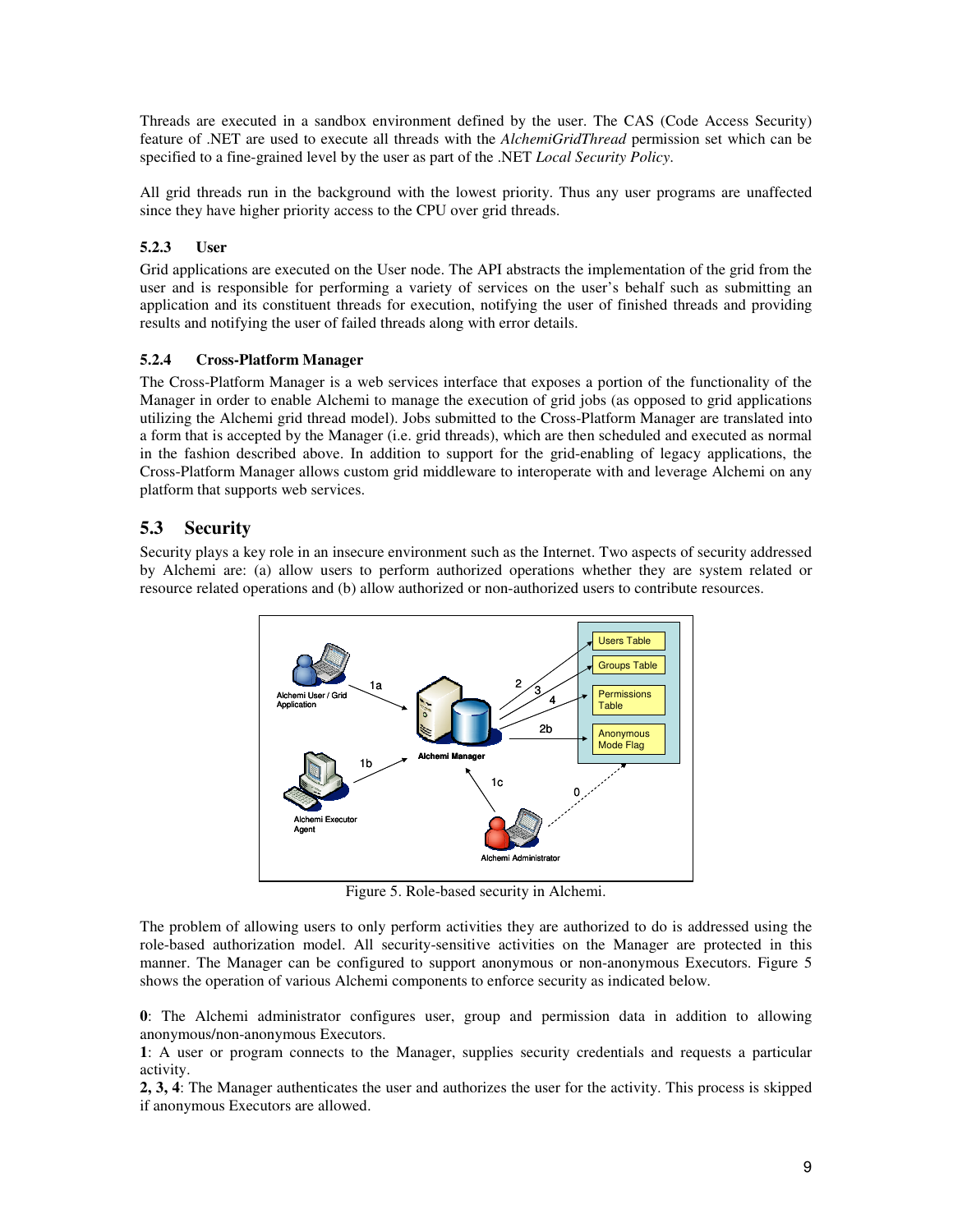Information about permission, groups and users is maintained in the Alchemi database in the prm, grp and usr tables respectively. Figure 6 shows the relationships between these tables.

Each activity on the Manager is associated with a particular permission. The following permissions are defined:

- ExecuteThread (activities related to thread execution, e.g. getting a thread to execute, returning its results)
- ManageOwnApp (activities related to the ownership of a particular application, e.g. creating an application, getting its finished threads)
- ManageAllApps (activities related to the ownership of all applications in the system e.g. getting a list of all applications along with statistics)
- *ManageUsers* (activites related to user management, e.g. adding users, changing passwords, changing group membership)



Figure 6. Relationships between security-related database tables.

Users belong to a particular group, with each group containing a set of permissions. The following groups are defined:

- Users (ManageOwnApp)
- Executors (ExecuteThread)
- Administrators (ManageOwnApp, ManageAllApps, ExecuteThread, ManageUsers)

For any activity that needs to be authorized, the user or program must supply credentials in a form of a user name and password and the Manager only authorizes the activity if the user belongs to a group that contains the particular permission. Figure 7 shows the process of authentication and authorization.

The second aspect of security that Alchemi addresses is the protection of the machine hosting the Executor from malicious code. This is solved by the creation of a "sandbox" environment in which the Executor runs grid threads. This environment can be defined by the user. The CAS (Code Access Security) feature of .NET is used to execute all threads with the *AlchemiGridThread* permission set which can be specified to a fine-grained level by the user as part of the .NET Local Security Policy.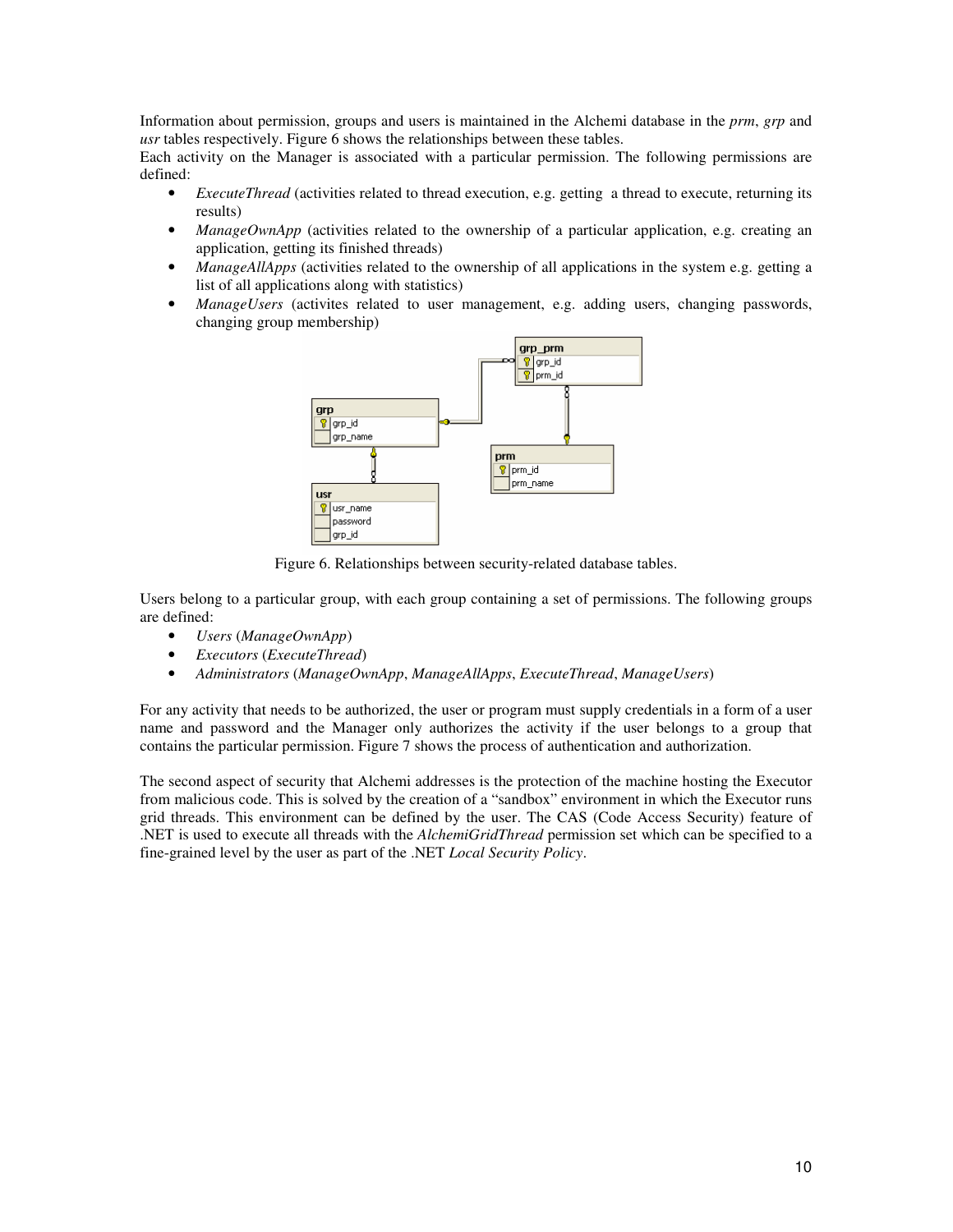

Figure 7. Authorization flow.

# 6 Alchemi Design and Implementation

Figure 8 and Figure 9 provide an overview of the implementation by way of a deployment diagram and class diagram (showing only the main classes without attributes or operations) respectively.

### 6.1 Overview

The .NET Framework offers two mechanisms for execution across application domains – Remoting and web services (application domains are the unit of isolation for a .NET application and can reside on different network hosts).

.NET Remoting allows a .NET object to be "remoted" and expose its functionality across application domains. Remoting is used for communication between the four Alchemi distributed grid components as it allows low-level interaction transparently between .NET objects with low overhead (remote objects are configured to use binary encoding for messaging).

Web services were considered briefly for this purpose, but were decided against due to the relatively higher overheads involved with XML-encoded messages, the inherent inflexibility of the HTTP protocol for the requirements at hand and the fact that each component would be required to be configured with a web services container (web server). However, web services are used for the Cross-Platform Manager's public interface since cross-platform interoperability was the primary requirement in this regard.

The objects remoted using .NET Remoting within the four distributed components of Alchemi, the Manager, Executor, Owner and Cross-Platform Manager are instances of GManager, GExecutor, GApplication and CrossPlatformManager respectively.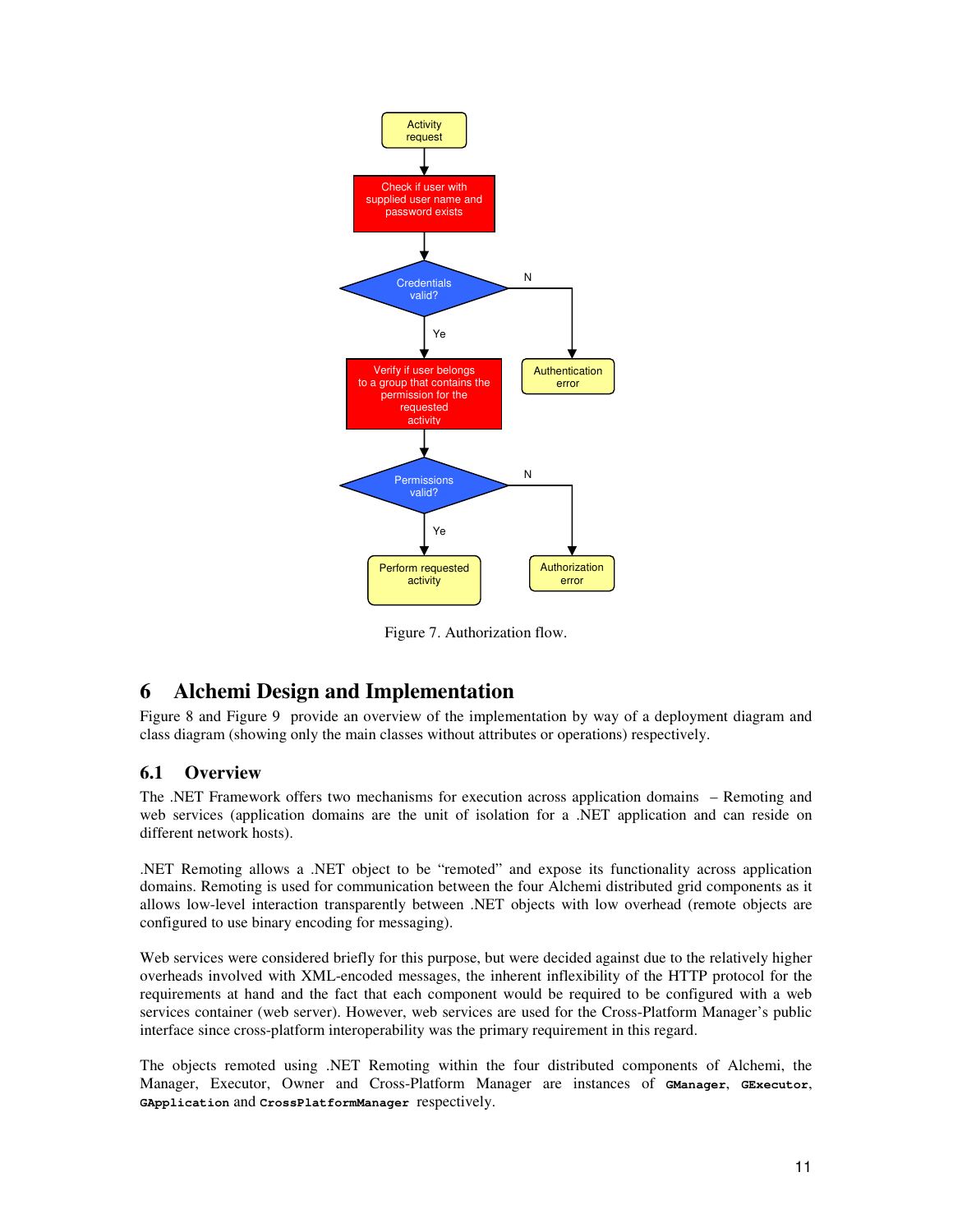It should be noted that classes are named with respect to their roles vis-à-vis a grid application. This discussion therefore refers to an 'Owner' node synomymously with a 'User' node, since the node where the grid application is being submitted from can be considered to "own" the application.

"The prefix 'I' is used in type names to denote an interface, whereas 'G' is used to denote a 'grid node' class. GManager, GExecutor, GApplication derive from the GNode class which implements generic functionality for remoting the object itself and connecting to a remote Manager via the IManager interface.



Figure 8. Alchemi architecture and interaction between its components.

The Manager executable initializes an instance of the GManager class, which is always remoted and exposes a public interface IManager. The Executor executable creates an instance of the **GExecutor** class. For nondedicated execution, there is one-way communication between the Executor and the Manager. Where twoway communication is possible and dedicated execution is desired, GExecutor is remoted and exposes the IExecutor interface so that the Manager may communicate with it directly. The Executor installation provides an option to install a screen saver, which initiates non-dedicated execution when activated by the operating system.

The GApplication object in Alchemi API communicates with the Manager in a similar fashion to GExecutor. While two-way communication is currently not used in the implementation, the architecture caters for this by way of the IOwner interface.

The Cross-Platform Manager web service is a thin wrapper around GManager and uses applications and threads internally to represent tasks and jobs (the GJob class derives from GThread) via the public ICrossPlatformManager interface.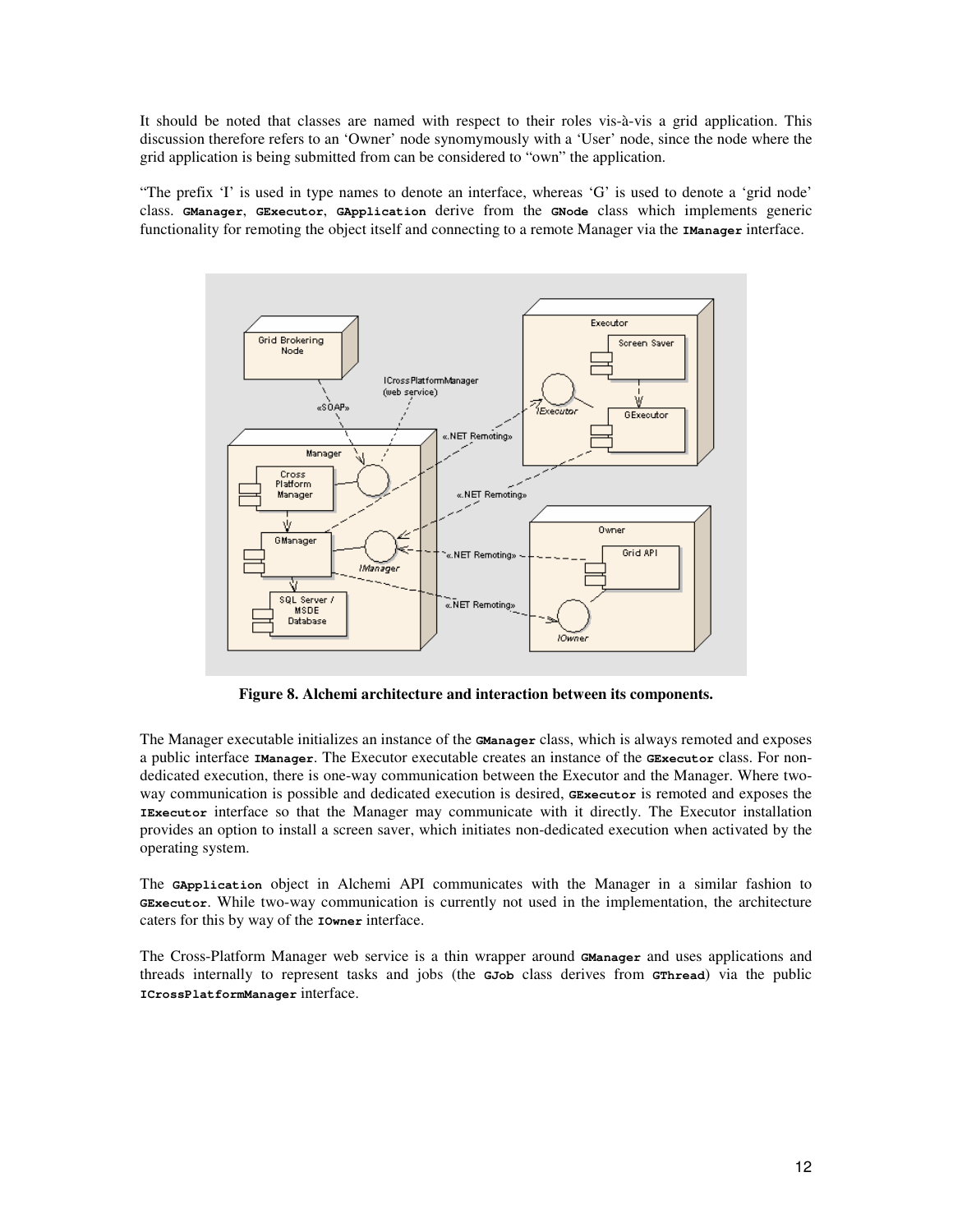

Figure 9. Main classes and their relationships.

### 6.2 Grid Application Lifecycle

To develop and execute a grid application the developer creates a custom grid thread class that derives from the abstract GThread class. An instance of the GApplication object is created and any dependencies required by the application are added to its DependencyCollection. Instances of the GThread-derived class are then added to the GApplication's ThreadCollection.

The lifecycle of a grid application is shown in Figure 10 and Figure 11, showing simplified interactions between the Owner and Executor nodes respectively and the Manager.

The GApplication serializes and sends relevant data to the Manager, where it is persisted to disk and threads scheduled. Application and thread state is maintained in a SQL Server / MSDE database.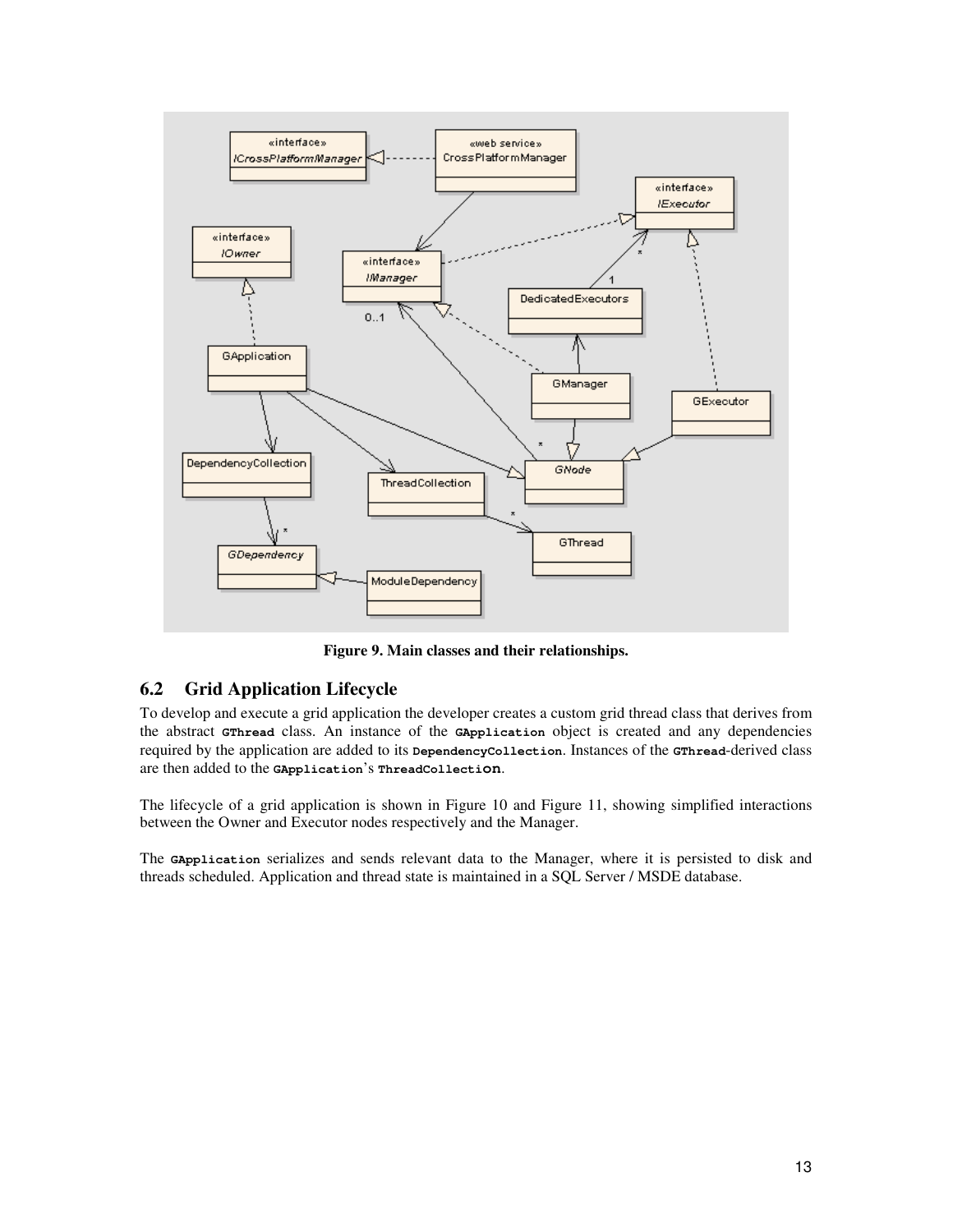

Figure 10. Simplified interaction between Owner and Manager nodes.

Non-dedicated executors poll for threads to execute until one is available. Dedicated executors are directly provided a thread to execute by the Manager.

Threads are executed in .NET application domains, with one application domain for each grid application. If an application domain does not exist that corresponds to the grid application that the thread belongs to, one is created by requesting, desterilizing and dynamically loading the application's dependencies. The thread object itself is then desterilized, started within the application domain and returned to the Manager on completion.

After sending threads to the Manager for execution, the **GApplication** polls the Manager for finished threads. A user-defined GThreadFinish delegate is called to signify each thread's completion and once all threads have finished a user-defined GApplicationFinish delegate is called.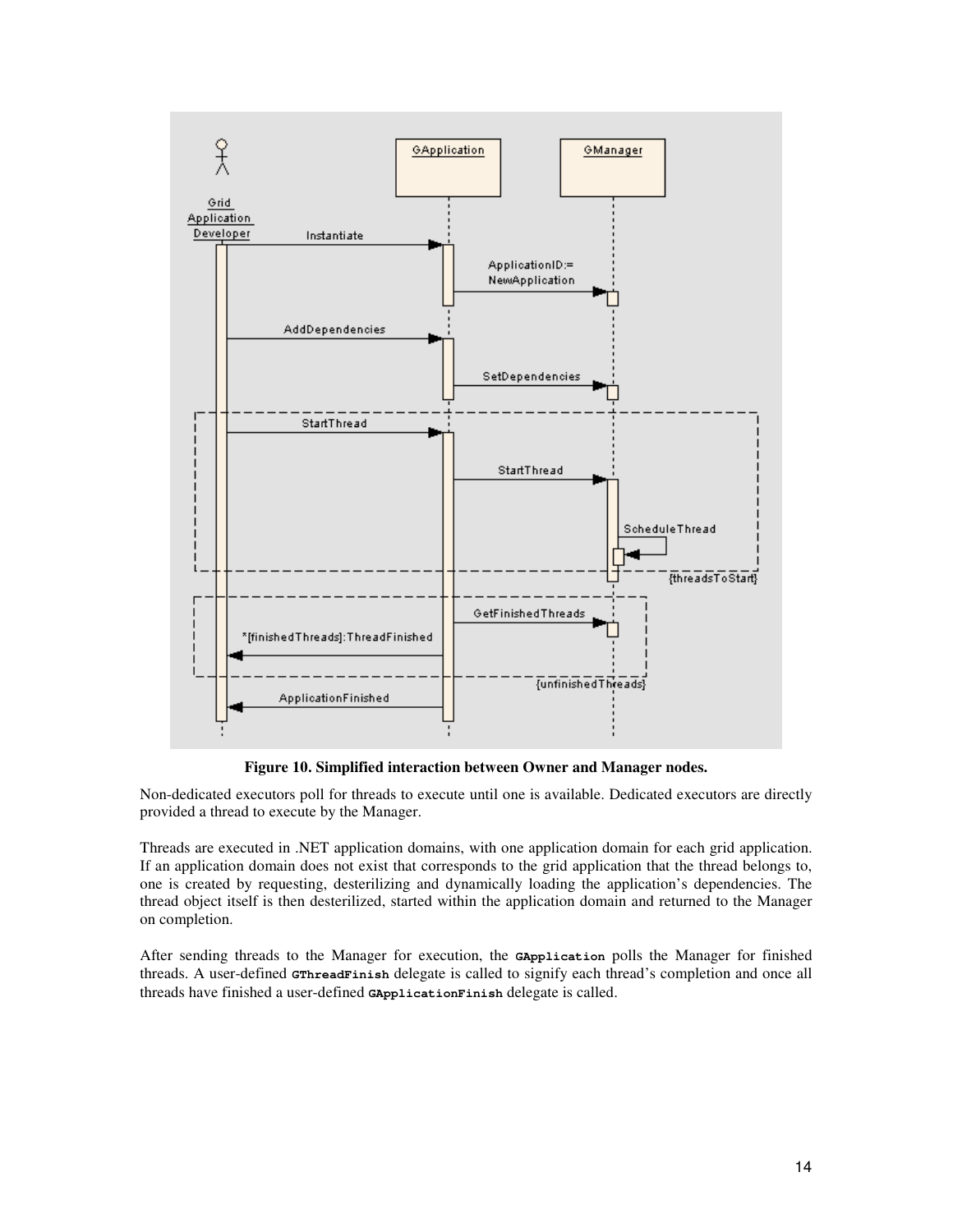

Figure 11. Simplified interaction between Executor and Manager nodes.

## 7 Alchemi Performance Evaluation

In this section, first we demonstrate the suitability of Alchemi to support the execution of applications created using Alchemi Grid Threads interface on a standalone desktop grid. Next, we treat an Alchemi desktop setup as one of the Grid nodes within a global Grid environment and use its job model and Web services interface to submit jobs for processing on it. This will be carried our by a Grid resource broker having an ability to interoperate with different low-level Grid middleware and schedule applications on distributed Grid nodes.

## 7.1 Standalone Alchemi Desktop Grid

### Testbed

The testbed is an Alchemi cluster consisting of six Executors (Pentium III 1.7 GHz desktop machines with 512 MB physical memory running Windows 2000 Professional). One of these machines is additionally designated as a Manager.

#### Test Application & Methodology

The test application is the computation of the value of Pi to n decimal digits. The algorithm used allows the computation of the p'th digit without knowing the previous digits [29]. The application utilizes the Alchemi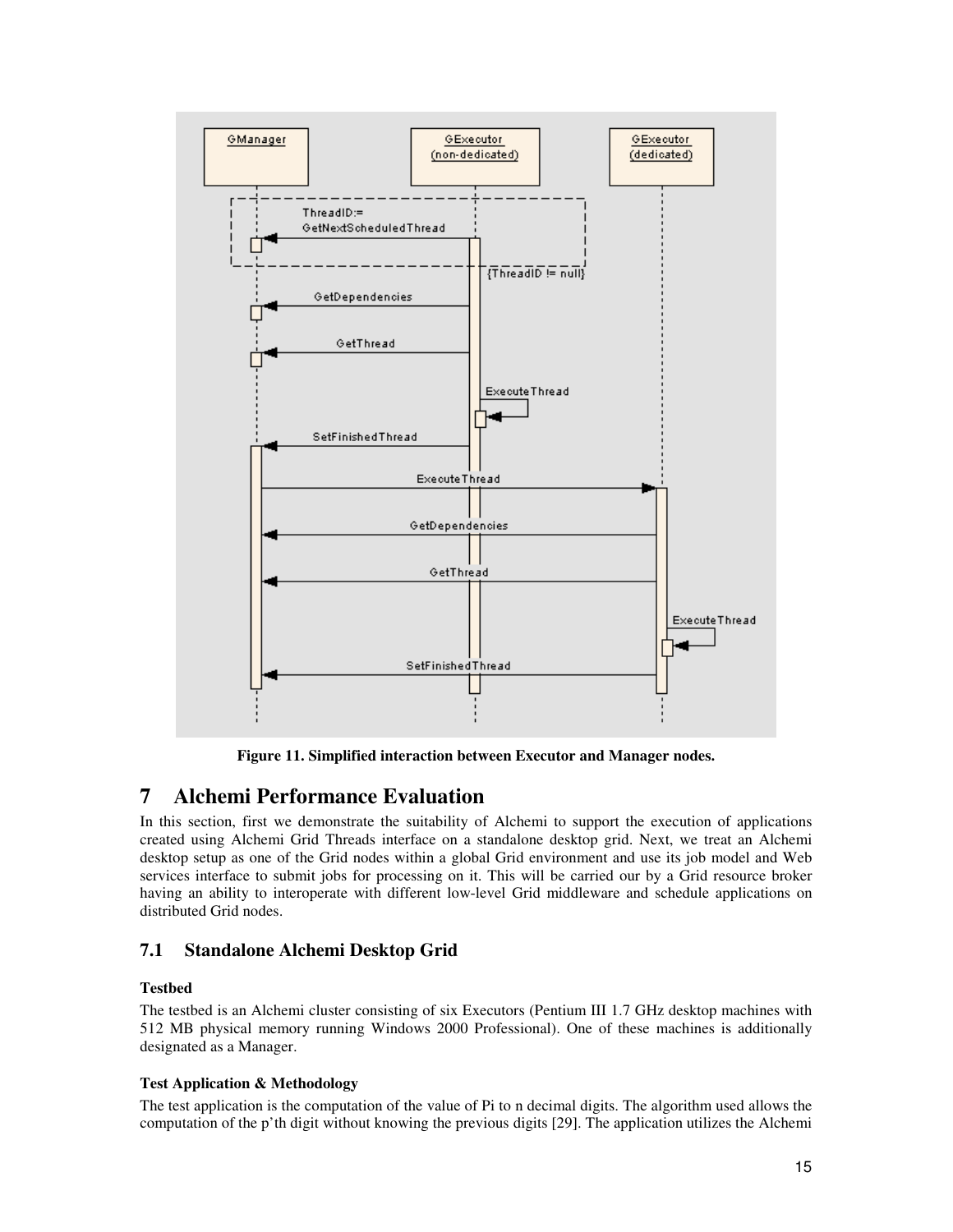grid thread model. The test was performed for a range of workloads (calculating 1000, 1200, 1400, 1600, 1800, 2000 and 2200 digits of Pi), each with one to six Executors enabled. The workload was sliced into a number of threads, each to calculate 50 digits of Pi, with the number of threads varying proportionally with the total number of digits to be calculated. Execution time was measured as the elapsed clock time for the test program to complete on the Owner node.

### Results

Figure 12 shows a plot between thread size (the number of decimal places to which Pi is calculated to) and total time (in seconds taken by the all threads to complete execution) with varying numbers of Executors enabled.



Figure 12. A plot of thread size vs. execution time on a standalone Alchemi cluster.

At a low workload (1000 digits), there is little difference between the total execution time with different quantity of Executors. This is explained by the fact that the total overhead (network latency and miscellaneous overheads involved in managing a distributed execution environment) is in a relatively high proportion to the actual total computation time. However, as the workload is increased, there is nearproportional difference when higher numbers of executors are used. For example, for 2200 digits, the execution time with six executors (84 seconds) is nearly  $1/5<sup>th</sup>$  of that with one executor (428 seconds). This is explained by the fact that for higher workloads, the total overhead is in a relatively lower proportion to the actual total computation time.

### 7.2 Alchemi as Node of a Cross-Platform Global Grid

### Testbed

A global grid was used for evaluating Alchemi as a potential low-level Grid middleware with the Gridbus Grid Service Broker managing global grid resources (see Figure 13). The Windows Desktop Grid node is grid-enabled using Alchemi middleware whereas other nodes running Linux OS are Grid-enabled using Globus middleware (Globus 2.4) [7]. The Gridbus Broker developed in Java was running on Linux PC loaded with JVM (Java Virtual Machine), Globus and Alchemi Client Side Interfaces. For details on testbed setup and software confirgration see Figure 13 and Table 1. The Gridbus resource brokering mechanism obtains the users' application requirements and evaluates the suitability of various resources. It then schedules the jobs to various resources in order to satisfy those requirements.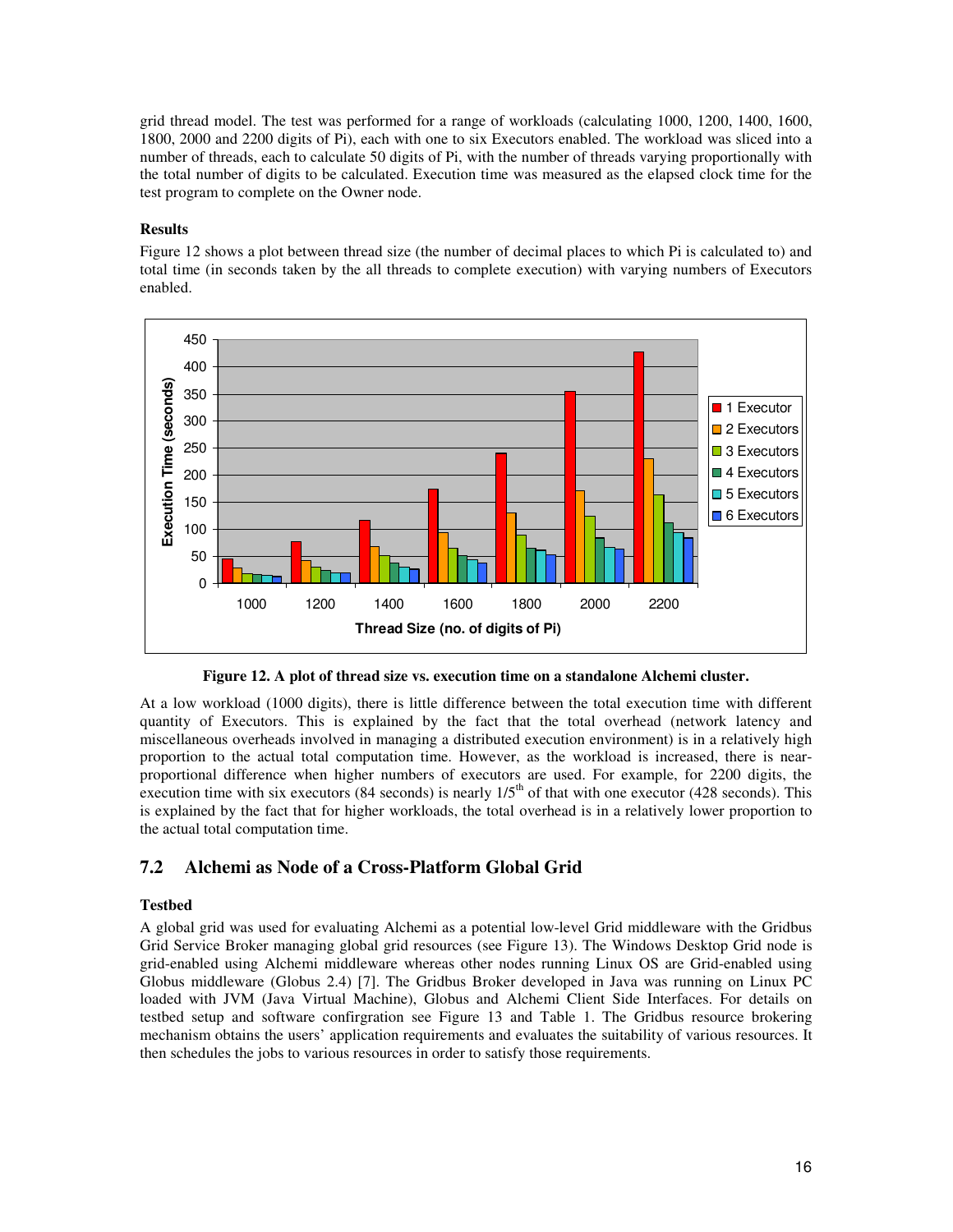

Figure 13. Testbed Setup and Software configuration.

### Test Application & Methodology

For the purpose of evaluation, we used an application that calculates mathematical functions based on the values of two input parameters. The first parameter  $X$ , is an input to a mathematical function and the second parameter Y, indicates the expected calculation complexity in minutes plus a random deviation value between 0 to 120 seconds—this creates an illusion of small variation in execution time of different parametric jobs similar to a real application. A plan file modeling this application as a parameter sweep application using the Nimrod-G parameter specification language [12] is shown in Figure 14. The first part defines parameters and the second part defines the task that is to be performed for each job. As the parameter X varies from values 1 to 100 in step of 1, this plan file would create 100 jobs with input values from 1 to 100.

| <b>Resource</b>                         | <b>Location</b>                        | <b>Configuration</b>              | Grid<br><b>Middleware</b> | <b>Jobs</b><br><b>Completed</b> |
|-----------------------------------------|----------------------------------------|-----------------------------------|---------------------------|---------------------------------|
| maggie.cs.mu.oz.au<br>[Windows cluster] | University of<br>Melbourne             | $6 *$ Intel Pentium IV 1.7<br>GHz | Alchemi                   | 21                              |
| quidam.ucsd.edu<br>[Linux cluster]      | University of<br>California, San Diego | $1 *$ AMD Athlon XP<br>$2100+$    | Globus                    | 16                              |
| belle anu edu au<br>[Linux cluster]     | Australian National<br>University      | $4 *$ Intel Xeon 2                | Globus                    | 22                              |
| koume.hpcc.jp<br>[Linux cluster]        | AIST, Japan                            | $4 *$ Intel Xeon 2                | Globus                    | 18                              |
| brecca-2.vpac.org<br>[Linux cluster]    | <b>VPAC Melbourne</b>                  | $4 *$ Intel Xeon 2                | Globus                    | 23                              |

|  |  |  |  |  | Table 1. Grid resources and jobs processed. |
|--|--|--|--|--|---------------------------------------------|
|--|--|--|--|--|---------------------------------------------|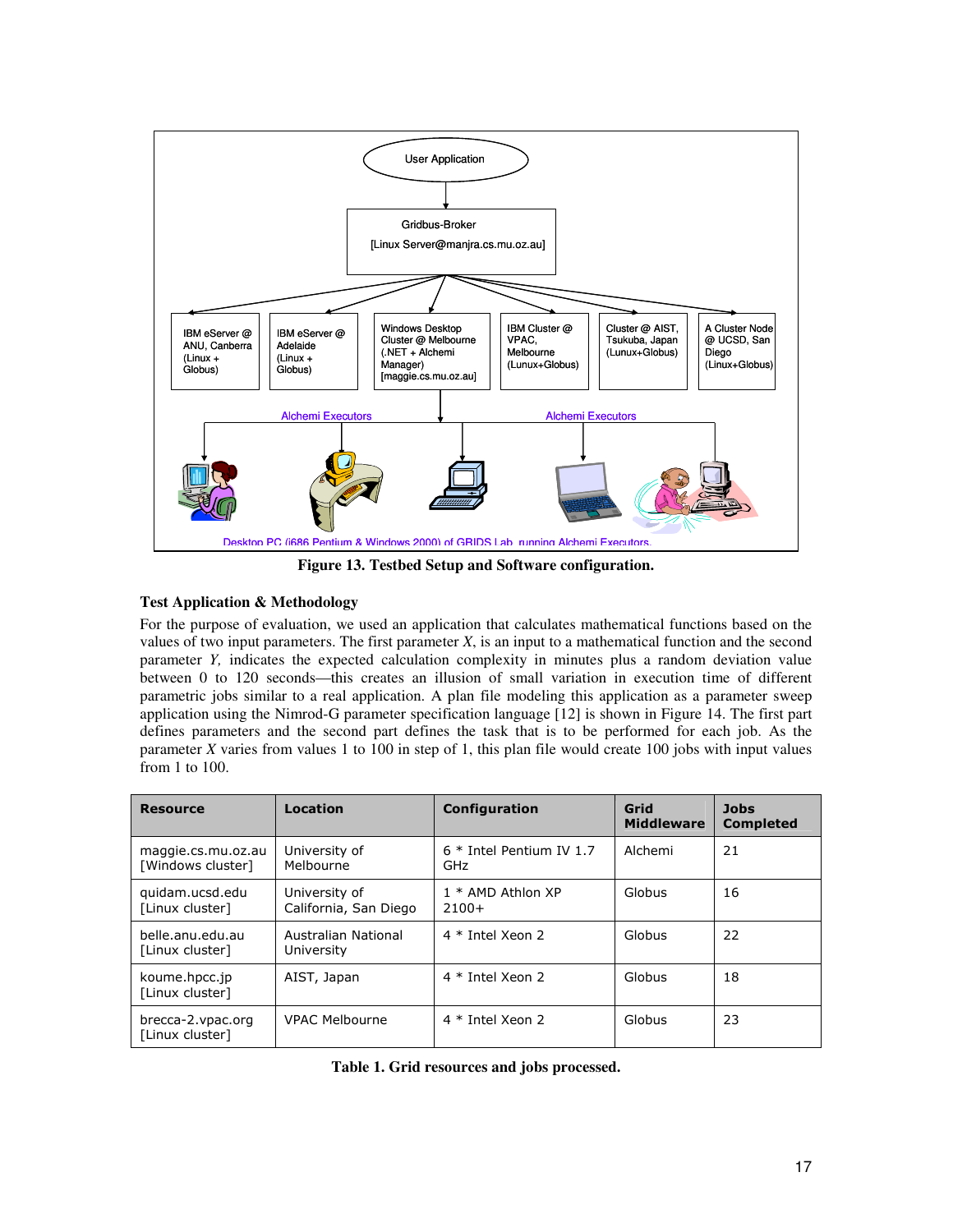```
#Parameter definition 
parameter X integer range from 1 to 100 step 1; 
parameter Y integer default 1; 
#Task definition 
task main 
         #Copy necessary executables depending on node type 
         copy calc.$OS node:calc 
         #Execute program with parameter values on remote node 
         node:execute ./calc $X $Y 
         #Copy results file to use home node with jobname as extension 
         copy node:output ./output.$jobname 
endtask
```
#### Figure 14. Parametric job specification.

#### **Results**

The results of the experiment shown in Figure 15 show the number of jobs completed on different Grid resources at different times. The parameter calc.\$OS directs the broker to select appropriate executables based a target Grid resource architecture. For example, if the target resource is Windows/Intel, it selects calc.exe and copies to the grid node before its execution. It demonstrates the feasible to utilizing Windowsbased Alchemi resources along with other Unix-class resources running Globus.



Figure 15. A plot of the number of jobs completed on different resources versus the time.

## 8 Summary and Future Work

We have discussed a .NET-based grid computing framework that provides the runtime machinery and object-oriented programming environment to easily construct desktop grids and develop grid applications. Its integration into the global cross-platform grid has been made possible via support for execution of grid jobs via a web services interface and the use of a broker component.

We plan to extend Alchemi in a number of areas. Firstly, support for additional functionality via the API including inter-thread communication is planned. Secondly, we are working on support for multi-clustering with peer-to-peer communication between Managers. Thirdly, we plan to support utility-based resource allocation policies driven by economic, quality of services, and service-level agreements. Fourthly, we are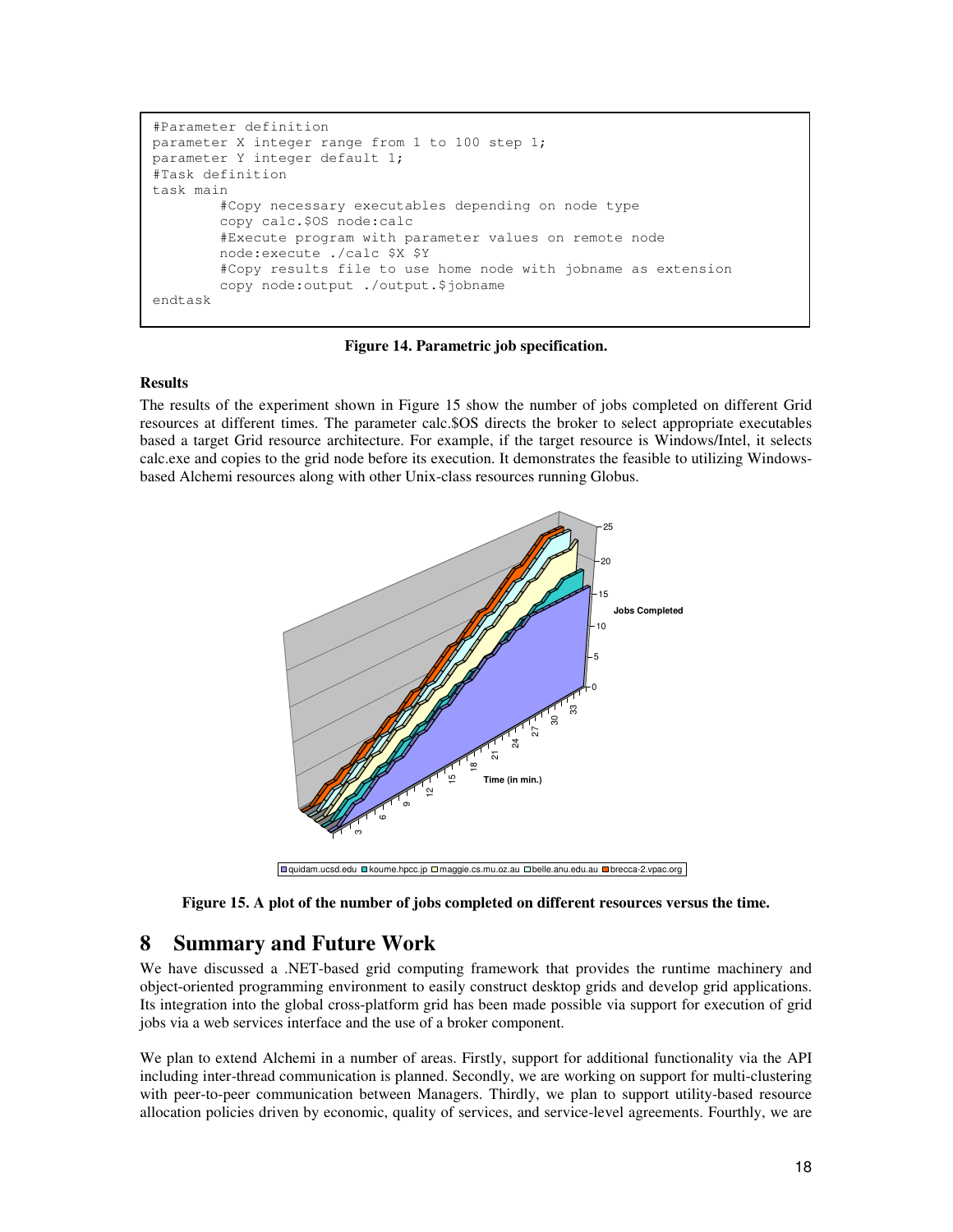investigating strategies for adherence to OGSI (Open Grid Services Infrastructure) standards by extending the current Alchemi job management interface. This is likely to be achieved by its integration with .NETbased low-level grid middleware implementations (e.g., University of Virginia's OGSI.NET [33]) that conform to grid standards such as OGSI (Open Grid Services Infrastructure) [25][32]. Finally, we plan to provide data grid capabilities to enable resource providers to share their data resources in addition to computational resources.

## 9 Acknowledgement and Availability

The work described in this chapter is carried as part of the Gridbus Project and is partially supported by the University of Melbourne Linkage Seed and the Australian Research Council Discovery Project grants.

Alchemi software and its documentation can be downloaded from the following web site:

http://www.alchemi.net

## 10 References

- [1] Ian Foster and Carl Kesselman (editors), The Grid: Blueprint for a Future Computing Infrastructure, Morgan Kaufmann Publishers, USA, 1999.
- [2] Larry Smarr and Charlie Catlett, Metacomputing, *Communications of the ACM Magazine*, Vol. 35, No. 6, pp. 44-52, ACM Press, USA, Jun. 1992.
- [3] Microsoft Corporation, .NET Framework Home, http://msdn.microsoft.com/netframework/ (accessed November 2003)
- [4] Piet Obermeyer and Jonathan Hawkins, Microsoft .NET Remoting: A Technical Overview, http://msdn.microsoft.com/library/en-us/dndotnet/html/hawkremoting.asp (accessed November 2003)
- [5] Microsoft Corp., Web Services Development Center, http://msdn.microsoft.com/webservices/ (accessed November 2003)
- [6] D.H. Bailey, J. Borwein, P.B. Borwein, S. Plouffe, The quest for Pi, Math. Intelligencer 19 (1997),pp. 50-57.
- [7] Ian Foster and Carl Kesselman, Globus: A Metacomputing Infrastructure Toolkit, *International Journal of* Supercomputer Applications, 11(2): 115-128, 1997.
- [8] Ian Foster, Carl Kesselman, and S. Tuecke, The Anatomy of the Grid: Enabling Scalable Virtual Organizations, International Journal of Supercomputer Applications, 15(3), Sage Publications, 2001, USA.
- [9] David Anderson, Jeff Cobb, Eric Korpela, Matt Lebofsky, Dan Werthimer, SETI@home: An Experiment in Public-Resource Computing, Communications of the ACM, Vol. 45 No. 11, ACM Press, USA, November 2002.
- [10] Yair Amir, Baruch Awerbuch, and Ryan S. Borgstrom, The Java Market: Transforming the Internet into a Metacomputer, Technical Report CNDS-98-1, Johns Hopkins University, 1998.
- [11] Peter Cappello, Bernd Christiansen, Mihai F. Ionescu, Michael O. Neary, Klaus E. Schauser, and Daniel Wu, Javelin: Internet-Based Parallel Computing Using Java, Proceedings of the 1997 ACM Workshop on Java for Science and Engineering Computation, June 1997.
- [12] Rajkumar Buyya, David Abramson, Jonathan Giddy, Nimrod/G: An Architecture for a Resource Management and Scheduling System in a Global Computational Grid, Proceedings of 4th International Conference on High Performance Computing in Asia-Pacific Region (HPC Asia 2000), Beijing, China, 2000.
- [13] Rajkumar Buyya, Economic-based Distributed Resource Management and Scheduling for Grid Computing, Ph.D. Thesis, Monash University Australia, April 2002.
- [14] W. T. Sullivan, D. Werthimer, S. Bowyer, J. Cobb, D. Gedye, D. Anderson, A new major SETI project based on Project Serendip data and 100,000 personal computers, Proceedings of the 5<sup>th</sup> International Conference on Bioastronomy, 1997.
- [15] Brendon J. Wilson, JXTA, New Riders Publishing, Indiana, June 2002.
- [16] Cecile Germain, Vincent Neri, Gille Fedak and Franck Cappello, XtremWeb: building an experimental platform for Global Computing, Proceedings of the 1<sup>st</sup> IEEE/ACM International Workshop on Grid Computing (Grid 2000), Bangalore, India, Dec. 2000.
- [17] Andrew Chien, Brad Calder, Stephen Elbert, and Karan Bhatia, Entropia: Architecture and Performance of an Enterprise Desktop Grid System, Journal of Parallel and Distributed Computing, Volume 63, Issue 5, Academic Press, USA, May 2003.
- [18] Andy Oram (editor), Peer-to-Peer: Harnessing the Power of Disruptive Technologies, O'Reilly Press, USA, 2001.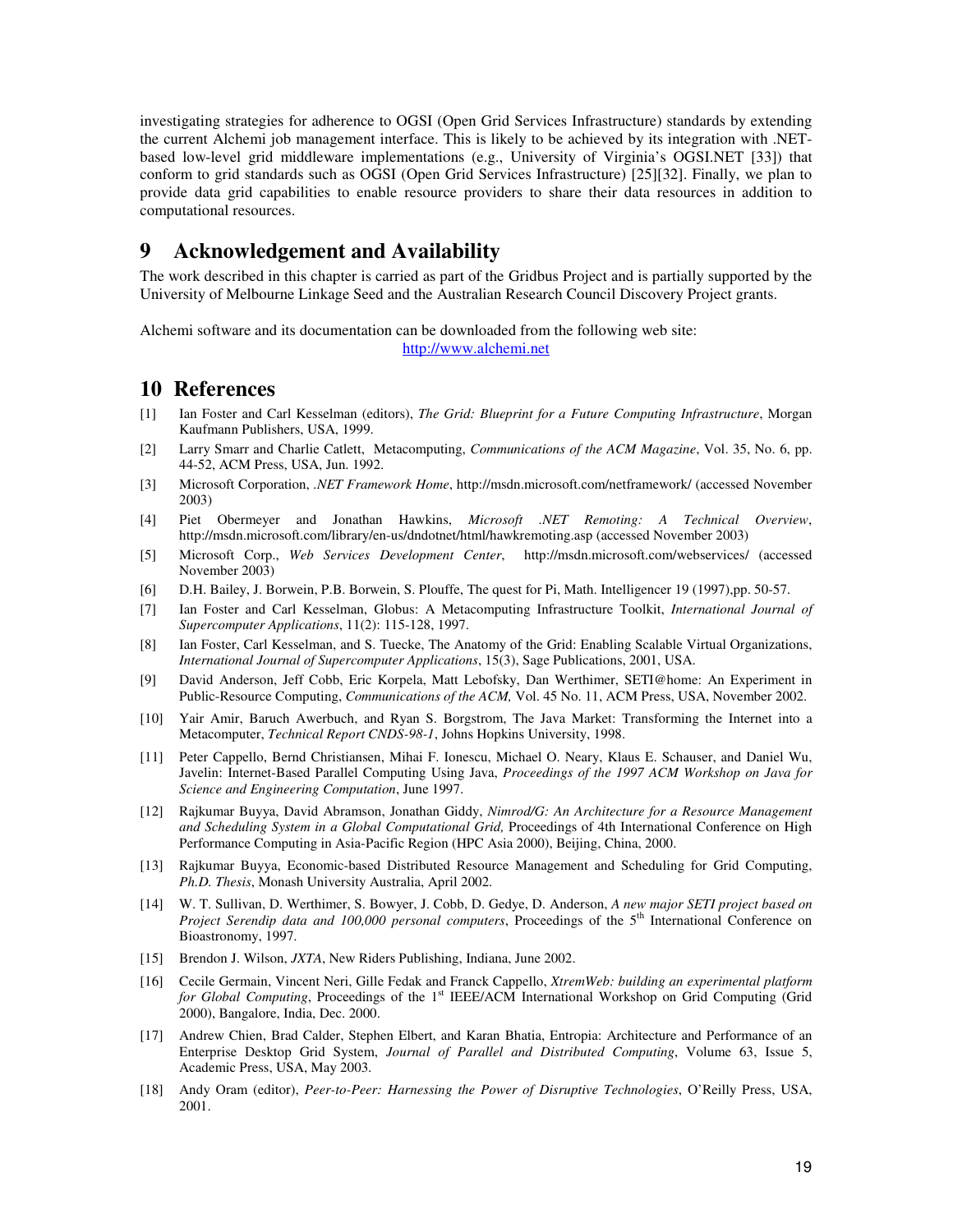- [19] M. Litzkow, M. Livny, and M. Mutka, Condor A Hunter of Idle Workstations, Proceedings of the 8th International Conference of Distributed Computing Systems (ICDCS 1988), January 1988, San Jose, CA, IEEE CS Press, USA, 1988.
- [20] M. Mutka and M. Livny, The Available Capacity of a Privately Owned Workstation Environment, Journal of Performance Evaluation, Volume 12, Issue 4, , 269-284pp, Elsevier Science Publishers, The Netherlands, July 1991.
- [21] N. Nisan, S. London, O. Regev, and N. Camiel, Globally Distributed computation over the Internet: The POPCORN project, International Conference on Distributed Computing Systems (ICDCS'98), May 26 - 29, 1998, Amsterdam, The Netherlands, IEEE CS Press, USA, 1998.
- [22] Y. Aridor, M. Factor, and A. Teperman, cJVM: a Single System Image of a JVM on a Cluster, Proceedings of the 29<sup>th</sup> International Conference on Parallel Processing (ICPP 99), September 1999, Fukushima, Japan, IEEE Computer Society Press, USA.
- [23] Intel Corporation, United Devices' Grid MP on Intel Architecture, http://www.ud.com/rescenter/files/wp\_intel\_ud.pdf (accessed November 2003)
- [24] Ardaiz O., Touch J. Web Service Deployment Using the Xbone, Proceedings of Spanish Symposium on Distributed Systems SEID 2000.
- [25] Ian Foster, Carl Kesselman, Jeffrey Nick, and Steve Tuecke. The Physiology of the Grid: An Open Grid Services Architecture for Distributed Systems Integration, January 2002.
- [26] P. Cauldwell, R. Chawla, Vivek Chopra, Gary Damschen,Chris Dix, Tony Hong, Francis Norton, Uche Ogbuji, Glenn Olander, Mark A. Richman, Kristy Saunders, and Zoran Zaev, Professional XML Web Services, Wrox Press, 2001.
- [27] E. O'Tuathail and M. Rose, Using the Simple Object Access Protocol (SOAP) in Blocks Extensible Exchange Protocol (BEEP), IETF RFC 3288, June 2002.
- [28] E. Christensen, F. Curbera, G. Meredith, and S. Weerawarana, Web Services Description Language (WSDL) 1.1.W3C Note 15, 2001. www.w3.org/TR/wsdl.
- [29] World Wide Web Consortium, XML Schema Part 0:Primer: W3C Recommendation, May 2001.
- [30] Fabrice Bellard, Computation of the n'th digit of pi in any base in  $O(n^2)$ , http://fabrice.bellard.free.fr/pi/pi\_n2/pi\_n2.html (accessed June 2003).
- [31] C. Kruskal and A. Weiss, Allocating independent subtasks on parallel processors, IEEE Transactions on Software Engineering, 11:1001--1016, 1984.
- [32] Global Grid Forum (GGF), Open Grid Services Infrastructure (OGSI) Specification 1.0, https://forge.gridforum.org/projects/ogsi-wg (accessed January 2004).
- [33] Glenn Wasson, Norm Beekwilder and Marty Humphrey, OGSI.NET: An OGSI-Compliant Hosting Container for the .NET Framework, University of Virginia, USA, 2003. http://www.cs.virginia.edu/~humphrey/GCG/ogsi.net.html (accessed Jan 2004).
- [34] United Devices, The History of Distributed Computing, http://www.ud.com/company/dc/history.htm, October 9, 2001.
- [35] R. Buyya (editor), High Performance Cluster Computing, Vol. 1 and 2, Prentice Hall PTR, NJ, USA, 1999.
- [36] Mark Baker, Rajkumar Buyya, and Domenico Laforenza, Grids and Grid Technologies for Wide-Area Distributed Computing, International Journal of Software: Practice and Experience (SPE), Volume 32, Issue 15, Pages: 1437-1466, Wiley Press, USA, December 2002.
- [37] R. Buyya (editor), Grid Computing Info Centre, http://www.gridcomputing.com/, Accessed on June 2004.
- [38] James Frey, Todd Tannenbaum, Ian Foster, Miron Livny, and Steven Tuecke, Condor-G: A Computation Management Agent for Multi-Institutional Grids, Proceedings of the Tenth IEEE Symposium on High Performance Distributed Computing (HPDC10), San Francisco, California, August 7-9, 2001.

## Appendix A - Sample Application Employing the Grid Thread Model

```
using System; 
using Alchemi.Core; 
namespace Alchemi.Examples.Tutorial 
{ 
      [Serializable] 
     public class MultiplierThread : GThread 
\left\{\begin{array}{ccc} \end{array}\right\} private int _A, _B, _Result; 
           public int Result
```